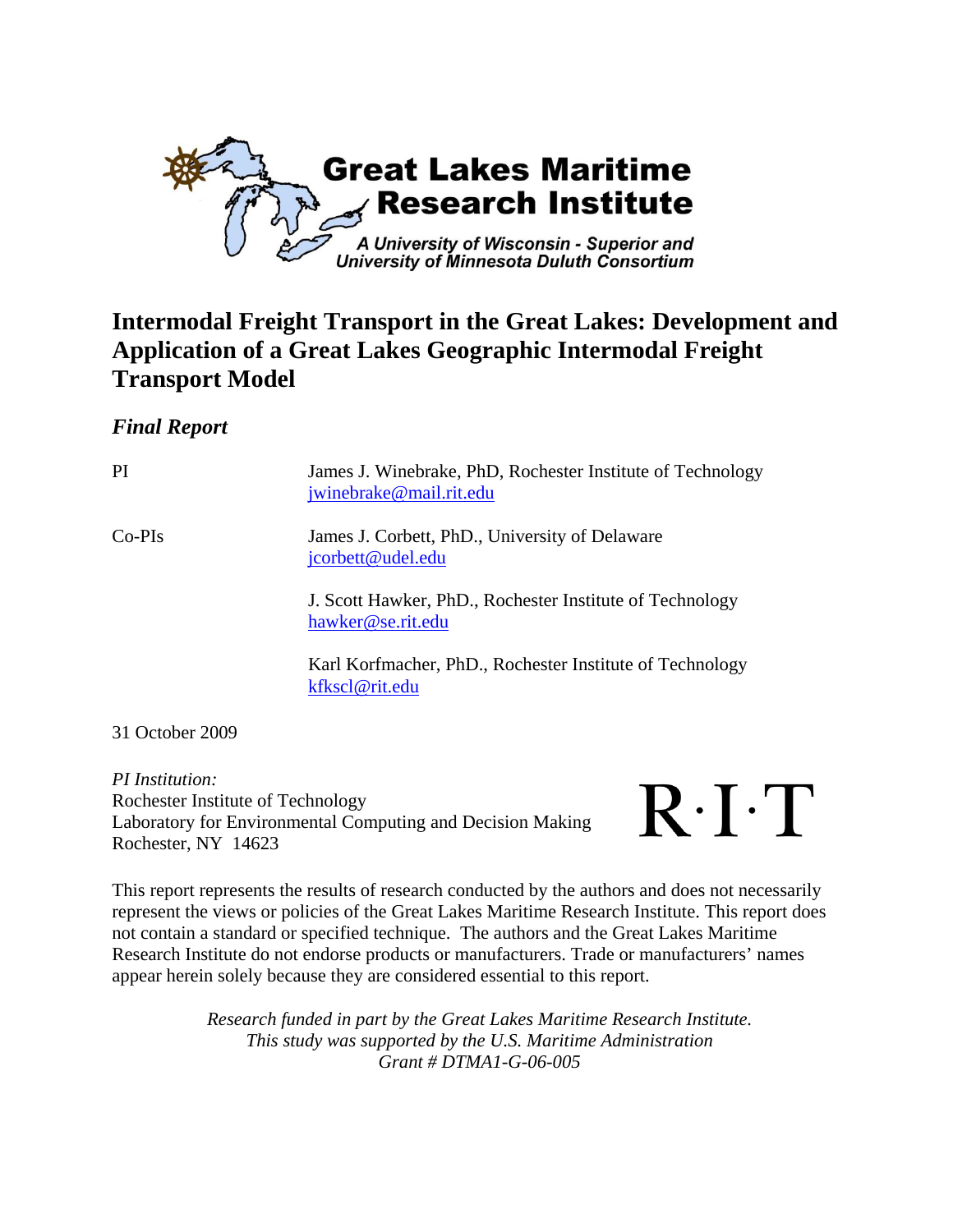## **Acknowledgments**

A number of exceptional students participated in the research described in this report. These students include, in alphabetical order: Garth Arnold, Bryan Comer, Aaron Falzarano, Arindam Ghosh, Sai Ketha, Bo Li, Colin Murphy, Sid Pendelberry, Chris Prokop, Udayan Sharma, Matthew Walter, and Ben Weisberg. We are grateful for their contributions. In addition, we would like to thank Ms. Debbie Steene, staff assistant to the RIT Department of STS/Public Policy, for her help in supporting the Laboratory for Environmental Computing and Decision Making on this project. We also acknowledge Dr. Donald Boyd, Vice President for Research at RIT, and Ms. Verna Hazen, Assistant Vice President and Director for Financial Aid and Scholarships at RIT, for providing additional funds to support this research. Lastly, we are grateful for the funding from the Great Lakes Maritime Research Institute and the assistance and support of Dr. Richard Stewart (Co-Director, GLMRI), Dr. James Riehl (Co-Director, GLMRI), and Ms. Carol Wolosz (Assistant Director, GLMRI).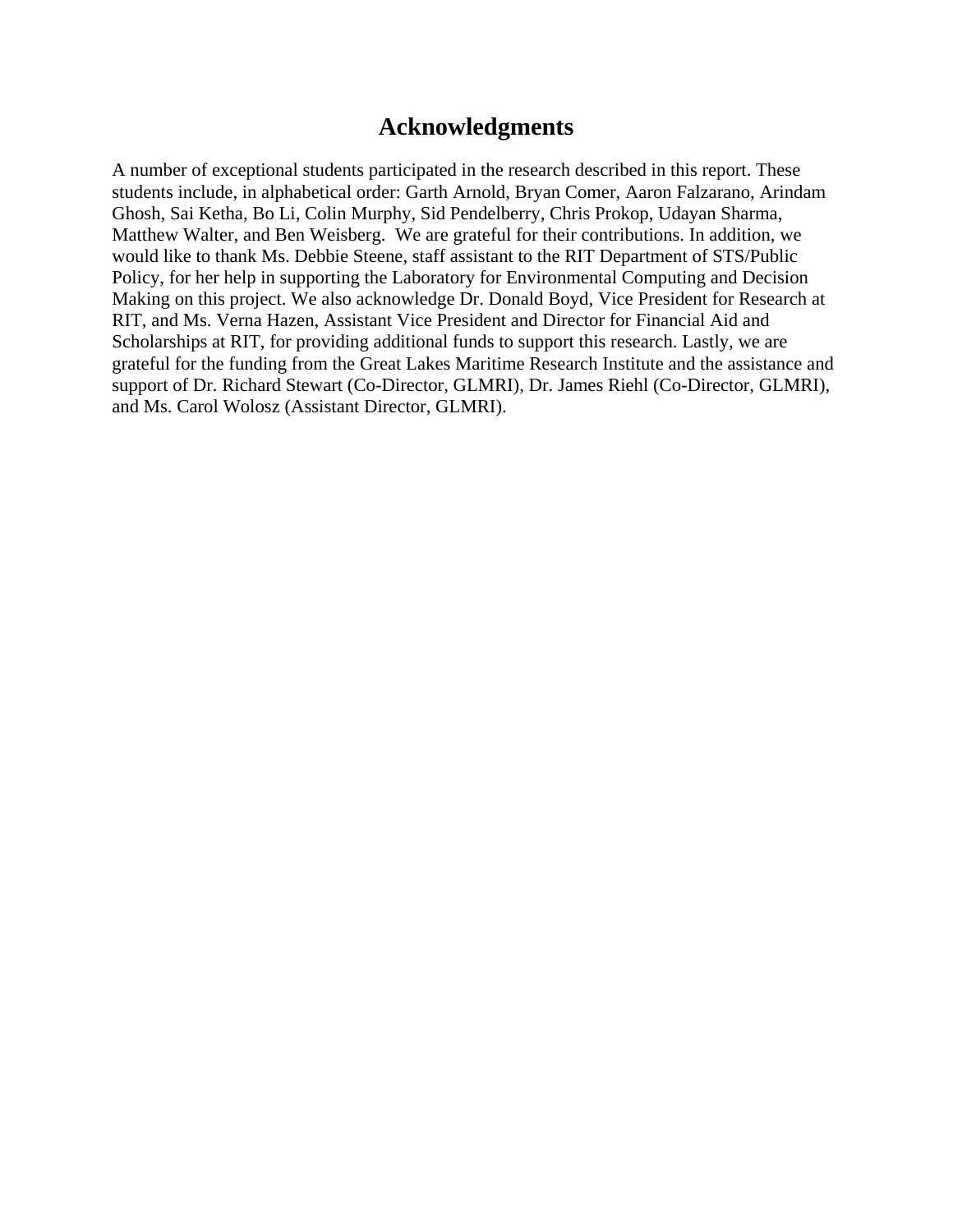## **Table of Contents**

| 1              |       |                                                                              |  |
|----------------|-------|------------------------------------------------------------------------------|--|
| $\overline{2}$ |       |                                                                              |  |
|                | 2.1   |                                                                              |  |
| 3              |       |                                                                              |  |
|                | 3.1   |                                                                              |  |
|                | 3.2   |                                                                              |  |
| $\overline{4}$ |       |                                                                              |  |
|                | 4.1   |                                                                              |  |
|                | 4.1.1 |                                                                              |  |
|                | 4.1.2 |                                                                              |  |
|                | 4.1.3 |                                                                              |  |
|                | 4.1.4 |                                                                              |  |
|                | 4.2   |                                                                              |  |
|                | 4.2.1 |                                                                              |  |
|                | 4.2.2 |                                                                              |  |
| 5              |       |                                                                              |  |
| 6              |       |                                                                              |  |
| 7              |       |                                                                              |  |
|                | 7.1   |                                                                              |  |
|                | 7.2   |                                                                              |  |
|                | 7.3   |                                                                              |  |
|                | 7.4   | Use of Material in Classroom or Graduate Student Work Related to GL-GIFT  25 |  |
|                |       |                                                                              |  |

# **List of Tables**

| Table 4-2. Environmental, economic, energy, and operational factors used in Case Study 1 12 |  |
|---------------------------------------------------------------------------------------------|--|
| Table 4-3. Environmental, economic, energy, and operational factors used in Case Study 2 13 |  |
|                                                                                             |  |
|                                                                                             |  |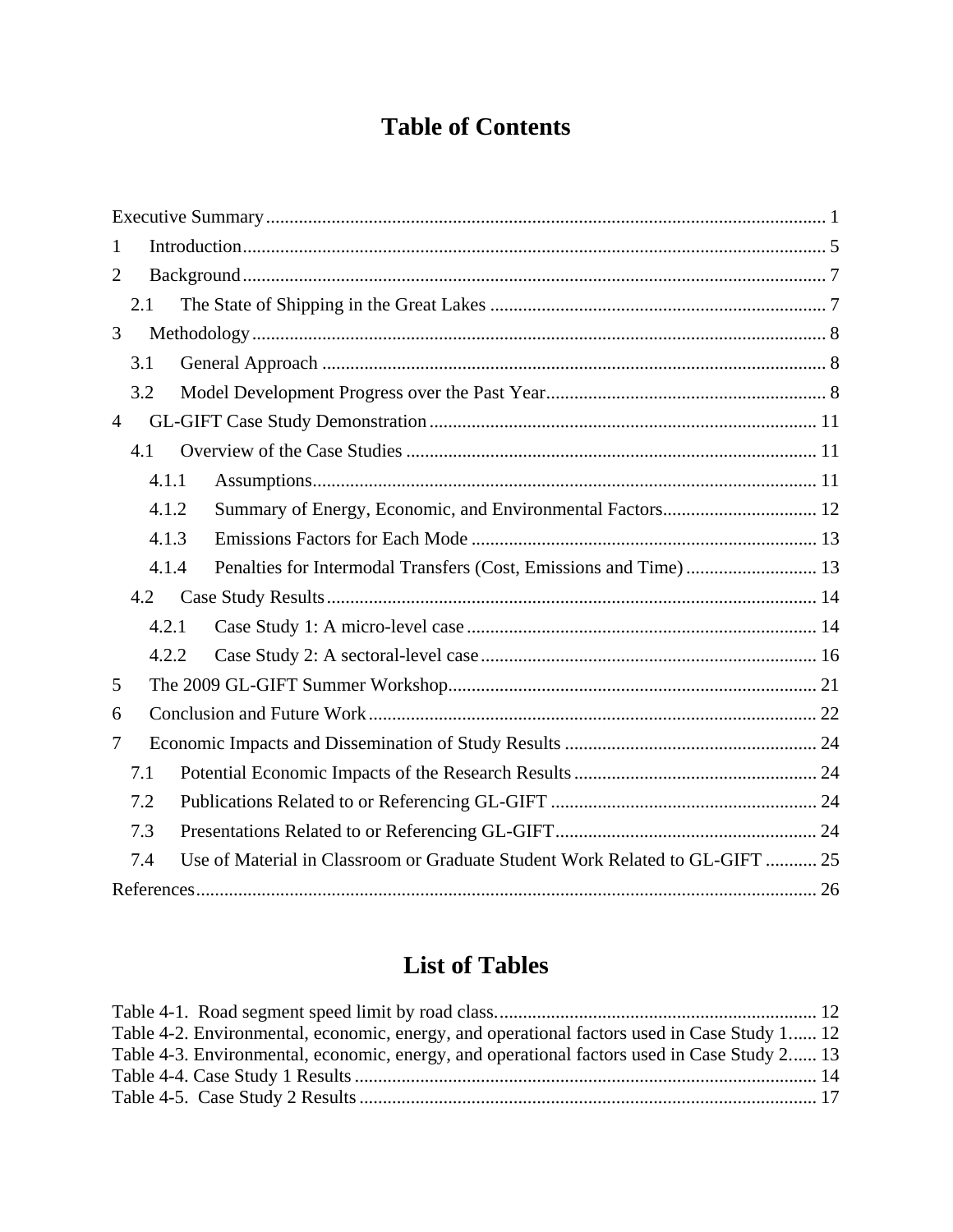# **List of Figures**

| Figure 3-1. GL-GIFT Emissions Calculator. The analyst inputs vehicle attributes for each mode         |
|-------------------------------------------------------------------------------------------------------|
| and generates per TEU-mi and per ton-mi emission rates for CO2 and other pollutants 9                 |
| Figure 3-2. GL-GIFT Emission Rates for Each Mode and Intermodal Transfers. In this particular         |
| case, we assume that the truck used is a Class 8 tractor-trailer, the locomotive (rail) has two 4000  |
| hp diesel engines, and the ship is the Great Lakes container vessel the <i>Dutch Runner</i> 10        |
| Figure 4-1. (a) Results of Montreal-to-Cleveland case where the ship is the Dutch Runner              |
| container vessel (left); (b) Results of the Montreal-to-Cleveland case where the ship is the Ellie J. |
|                                                                                                       |
| Figure 4-2. Results for the Montreal-Cleveland route based on a) least-CO2 objective function;        |
|                                                                                                       |
| Figure 4-3. Results of the coal sector case from Rosebud Mine, MT to St. Clair Power Plant, MI.       |
|                                                                                                       |
| Figure 4-4. A comparison of time-of-delivery, cost, and $CO2$ emissions per trip or per ton-trip for  |
|                                                                                                       |
| Figure 4-5. A comparison of annual time, cost, and $CO_2$ emissions for Case Study 2  19              |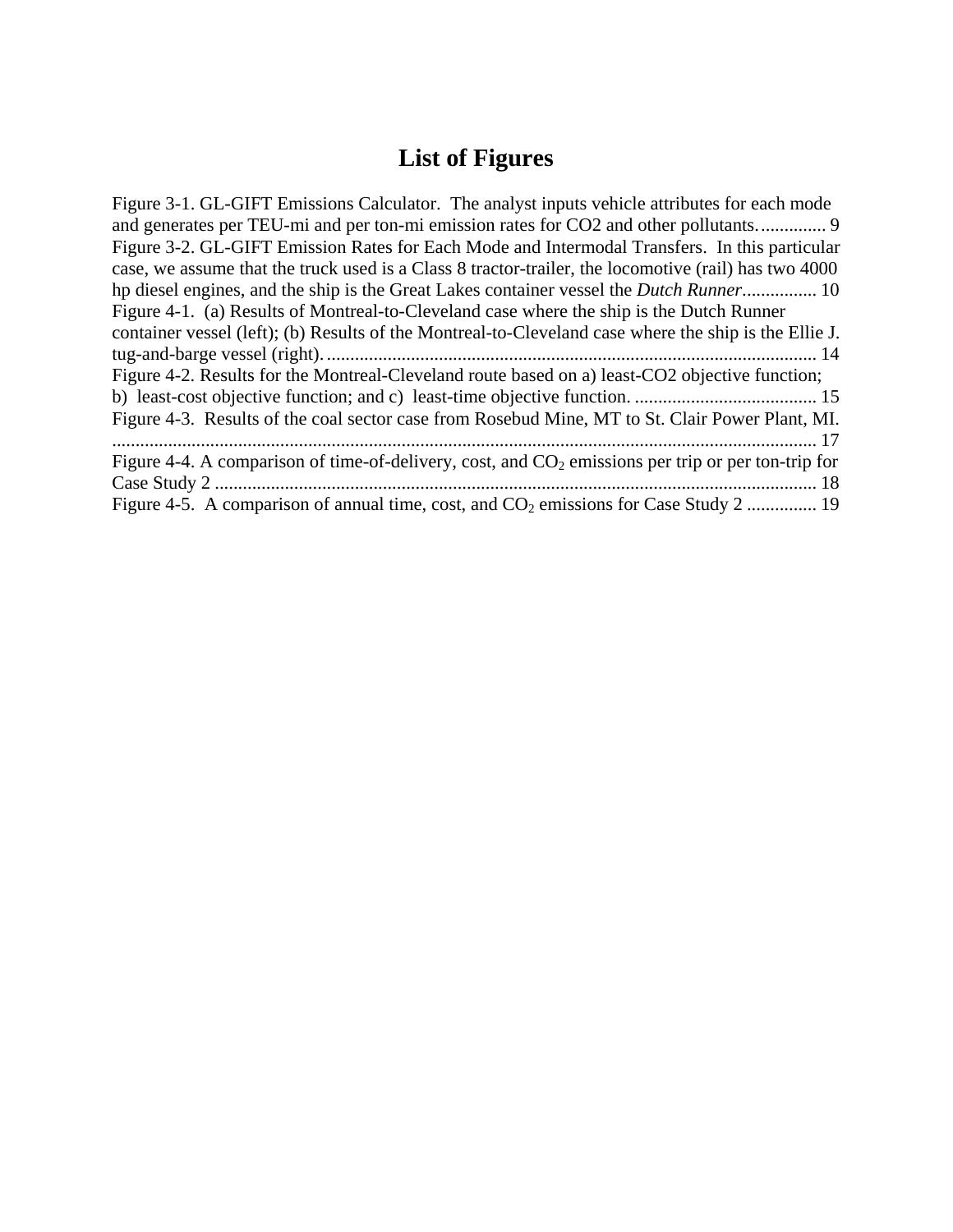#### **Executive Summary**

The Great Lakes region is an important corridor for freight transportation in the United States (U.S.). The region serves as a connection between the Midwest and the Eastern seaboard and includes such major industrial cities as Detroit, Chicago, Cleveland, Buffalo, and Toronto, among others. Within this region, three modes of freight transportation dominate: rail, truck, and ship. Each of these modes presents a different set of attributes to shippers, consumers, and society, including: economic costs, time-of-delivery, environmental impact, reliability, and energy use.

For the most part, shipping decisions in the Great Lakes region (as in other parts of the country) are made by considering economic costs, reliability, and time-of-delivery. Unless mandated by law, environmental impacts are usually ignored, as they represent social costs that are not captured in the market prices for transportation services. Moreover, few tools exist that can help decision-makers characterize and evaluate the environmental impacts of their shipping decisions.

This project provides such a tool for the Great Lakes region by enhancing the Geospatial Intermodal Freight Transport (GIFT) model currently under development in a joint research collaborative between Rochester Institute of Technology (RIT) and the University of Delaware (UD). GIFT is a Geographic Information Systems (GIS) based model that integrates water, rail, and road transportation networks and intermodal transfer facilities to create an intermodal network that can be used to solve a variety of interesting problems. In particular, GIFT calculates optimal routing of freight between origin and destination points based on user-defined objectives. GIFT not only solves for typical objectives such as least-cost and time-of-delivery, but also for energy and environmental objectives, including emissions of carbon dioxide  $(CO<sub>2</sub>)$ , carbon monoxide (CO), oxides of nitrogen (NO<sub>x</sub>), sulfur oxides (SO<sub>x</sub>), particulate matter (PM<sub>10</sub>), and volatile organic compounds (VOCs). This project focuses on the refinement and extension of GIFT for the Great Lakes region. We call this model Great Lakes-GIFT (GL-GIFT).

In this report we discuss our model development over the past year, apply the GL-GIFT model to two case studies in the Great Lakes region, discuss our 2009 GL-GIFT Summer Workshop, and describe our plans for model improvement.

There are three key model developments this year; (1) we have integrated a novel emissions calculator, (2) we have added a new graphical user interface to manage the output from the emissions calculator into the GL-GIFT model, and (3) we are developing online capabilities for GIFT. The emissions calculator allows the user to input specific information about the truck, locomotive, and ship they wish to model. The emissions calculator also contains a method to save characteristics for predefined trucks, locomotives, and ships to be called up at a later time. Therefore, even if a user doesn't know exactly what inputs to use, they can choose a predefined truck, locomotive, or ship to model. The output from the emissions calculator is contained in the Manage Analysis Values window. This output can be modified and saved as a separate file.

To exercise the model, we conducted two case studies. We had two objectives for our case studies as defined in our scope-of-work. The first objective was to conduct a "micro-level" case examining the energy, environmental, time-of-delivery, and cost tradeoffs associated with moving a single type of cargo among different modes in the Great Lakes region; Case Study 1 achieves this objective. Case Study 1 explores containerized freight transport between Montreal, QC and Cleveland, OH.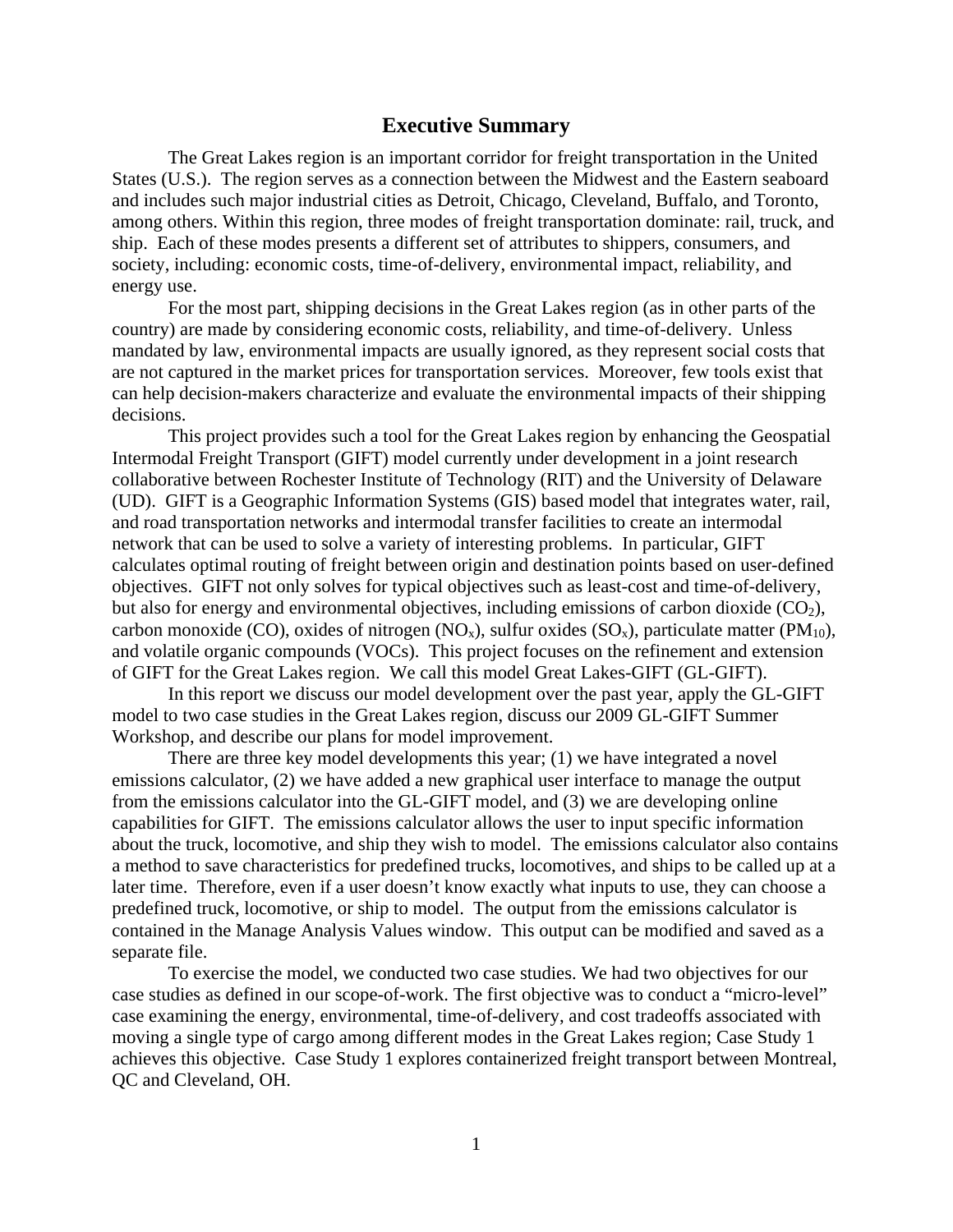From the results of Case Study 1, we found that truck was the fastest mode of containerized freight transport but also the most cost- and carbon-intense compared to rail and ship. We also found that the type of vessel being modeled for the ship mode can affect the modal choice of the optimal least- $CO_2$  route. Depending on the vessel, the least- $CO_2$  route may be by rail or by ship. As a caveat, these results are dependent on the inputs chosen for each mode and the transfer penalties applied to intermodal transfers.

Our second objective was to conduct a "sectoral-level" case involving the tradeoffs associated with moving a set of cargo affiliated with a particular supply chain in the Great Lakes region; Case Study 2 achieves this objective. Case Study 2 examines Great Lakes coal sector freight flows from the Rosebud Mine in Montana, the  $13<sup>th</sup>$  largest coal mine in the country in terms of total production, to the St. Clair Power Plant in southeastern Michigan. We model not only the total  $CO<sub>2</sub>$  emissions, operating costs, and time-of-delivery for one trip, but also the aggregate  $CO<sub>2</sub>$  emissions, operating costs, and vehicle-hours for an annual coal shipment from the Rosebud Mine to the St. Clair Power Plant. This gives a better understanding of the total emissions, economic, and temporal impact of modal choice for the transport of coal in the Great Lakes region. This is our first instance of performing a bulk cargo case study using the GL-GIFT model. We evaluate coal movement using three different modes: truck, rail, and ship (including intermodal movements). Although in this case truck is infeasible given the volume of coal being shipped, we include it in our analysis to help illustrate the economic, environmental and energy differences across modes in a bulk cargo example.

From the results of Case Study 2, we found that truck is the fastest mode of coal transportation; however, it also is the most expensive and most carbon-intense mode by far. Truck is expensive and carbon-intense because of its low maximum tonnage capacity compared to the other modes (rail and ship). The rail and intermodal rail/ship routes are much less expensive and carbon-intense per ton-trip. We also found that the fastest mode of annual coal transport is an intermodal rail/ship route since these modes have a much higher maximum tonnage capacity than truck. The rail/ship route costs the same as the rail-only route; however, there are some costs that are not captured in this case study such as intermodal transfer costs and fees associated with rail line ownership. The rail/ship route is also the least carbon-intense compared to a rail-only and truck-only route.

These results help to explain why coal is shipped via a rail/ship route from Montana to Michigan. The rail/ship route offers time savings (which could equate to further cost savings), operating cost savings, and  $CO<sub>2</sub>$  emission reductions. Carbon dioxide emissions reductions could lead to operating cost savings if a price for carbon (i.e. a carbon tax) were eventually implemented.

On August 17, 2009, members of the RIT and UD GL-GIFT team held our first GL-GIFT Summer Workshop at RIT. The workshop was a success, with representatives from GLMRI, energy and environmental consulting firms, universities, and U.S. and Canadian transportation agencies in attendance. The workshop aimed to introduce GL-GIFT to those unfamiliar with the model, allow for hands-on exploration of the model, and request suggestions for improvement of the GL-GIFT model. We recorded all comments made at the workshop and intend on addressing some of those comments in the coming year.

Our plans for future model development and improvement include:

*1. Integrate the STEEM model into GL-GIFT to allow for trans-oceanic freight route analysis.* The STEEM model was developed at the University of Delaware and includes international on-water shipping routes. The integration of the STEEM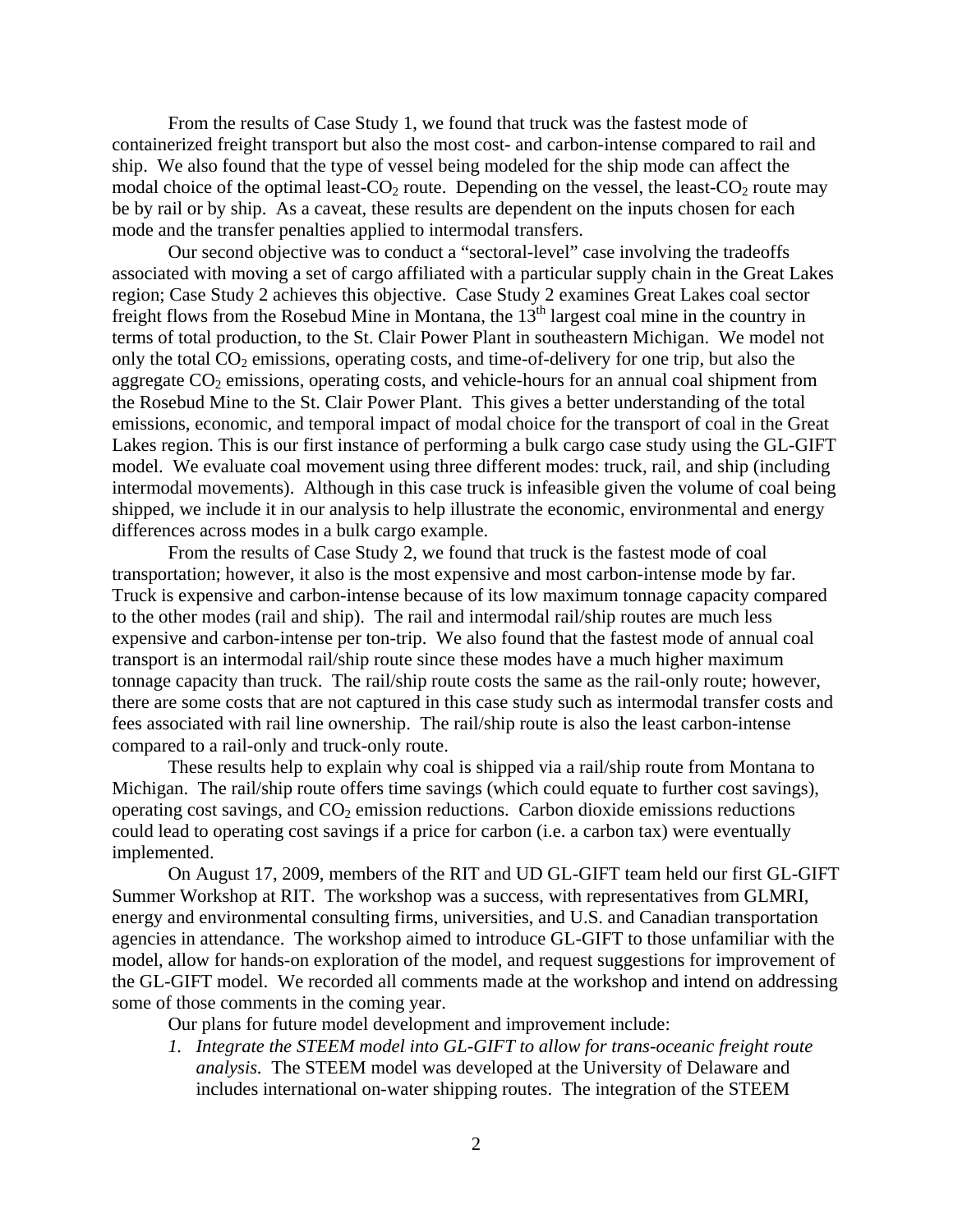model will allow for the analysis of trans-oceanic freight route analysis. Therefore, origins and destinations will not be limited to the U.S. and Canada.

- *2. Enable metric conversion.* This will allow for easier analysis for international GL-GIFT users.
- *3. Generating trip profiles by mode.* This would include data such as the percent of the route travelled by each mode and the emissions associated with that particular mode.
- *4. Include more predefined vehicle, locomotive, and vessel choices.* This will allow users to select a vehicle, locomotive, or vessel to model from a drop down menu.
- *5. Reduce unrealistic routes through major cities.* GL-GIFT may be generating optimal routes through major cities that are unrealistic based on real-world problems along the truck and rail networks such as highway and rail congestion.
- *6. Enable multiple O/D pairs to be run programmatically to model the impacts of regional flows.*
- *7. Refine speed limit data.* We expect to improve the resolution of data for each of our modes. For example, at this point we are limited to assigning one constant speed limit to our rail and waterway network. This is despite the obvious fact that certain sections of railroad tracks have a higher speed limit and railroad segments in urban areas are becoming very slow due to congestion. We are in the beginning phases of attempting to find quality data to allow for more realistic modeling of freight transport in the Great Lakes region and throughout the entire GL-GIFT network.
- *8. Improve intermodal transfer time estimates.* It has become clear that a better understanding on the time it takes to transfer freight from one mode to another is necessary to improve the usefulness and accuracy of the GL-GIFT model. We plan to collect better data through various mechanisms in the future.
- *9. Incorporate speed, traffic control, and congestion constraints.* Currently, the GL-GIFT model uses road classes to assign speed limits to the U.S. and Canadian road network rather than one constant speed for any road regardless of its classification. As of now, the speed limit for the entire rail and ship networks are one constant speed. We are in the beginning phases of incorporating more realistic speed constraints for rail across the GL-GIFT network, potentially based on rail class. To improve our road network, we are investigating methods for incorporating traffic control devices and congestion constraints. For example, we may be able to incorporate time penalties for intersections and traffic patterns throughout the network. We would also like to find ways to incorporate delays at locks for the water network.
- *10. Conduct freight systems modeling.* We are developing ways to move from a single origin-destination analysis to a system-wide analysis that could be used to inform larger, system-wide decisions.
- *11. Examine methods of modeling bulk freight transport.* Currently, GL-GIFT is set up to model containerized freight transport and adjustments need to be made in order to model bulk cargo.
- *12. Limit intermodal freight transfer facilities based on their freight handling capabilities.* Currently, GIFT does not determine whether a given facility, such as a port, has equipment for the specific type of cargo, such as cranes for container movement, or bulk cargo load/unload capability.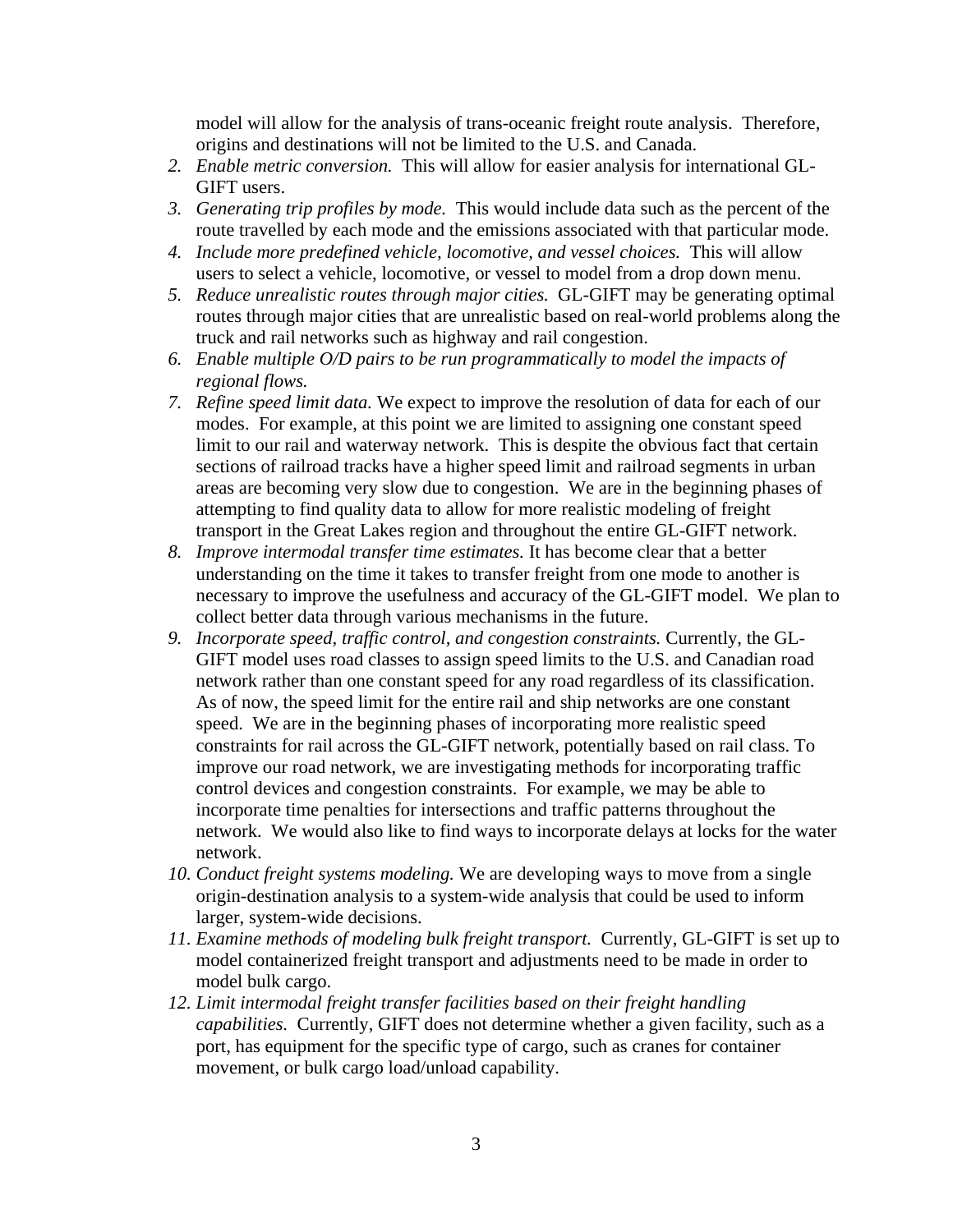With these and other improvements, we expect GL-GIFT to be an important tool for policymakers, planners, shippers, carriers and others interested in sustainable shipping in the Great Lakes region.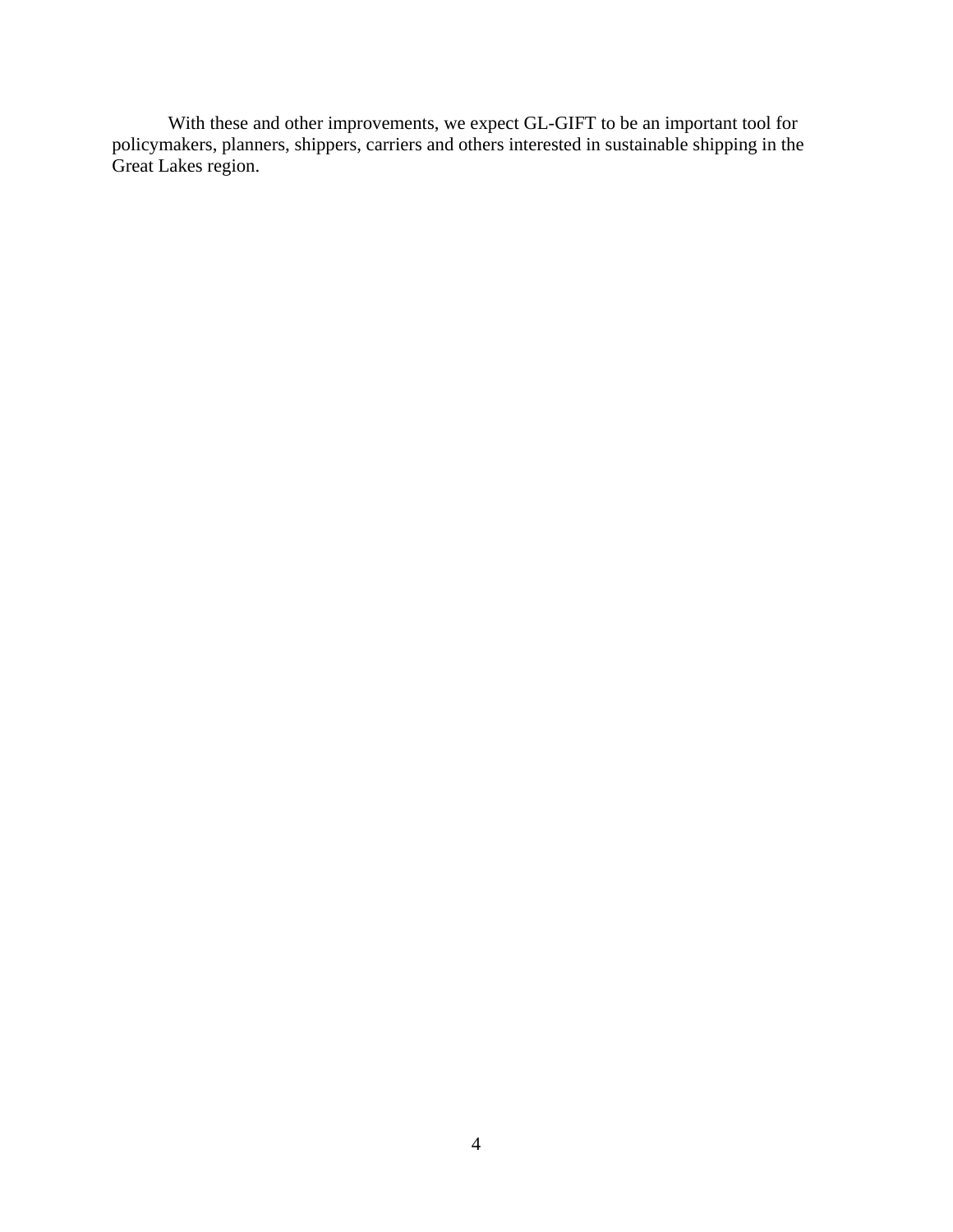#### **1 Introduction**

The Great Lakes region is an important corridor for freight transportation in the United States (U.S.). The region serves as a connection between the Midwest and the Eastern seaboard and includes such major industrial cities as Detroit, Chicago, Cleveland, Buffalo, and Toronto, among others. There are also growing opportunities to connect with international locations [1]. Within this region, three modes of freight transportation dominate: rail, truck, and ship. Each of these modes presents a different set of attributes to shippers, consumers, and society, including: economic costs, time-of-delivery, environmental impact, reliability, and energy use.

For the most part, shipping decisions in the Great Lakes region (as in other parts of the country) are made by considering economic costs, reliability, and time-of-delivery. Unless mandated by law, environmental impacts are usually ignored, as they represent social costs that are not captured in the market prices for transportation services. Moreover, few tools exist that can help decision makers characterize and evaluate the environmental impacts of their shipping decisions.

This project provides such a tool for the Great Lakes region by enhancing the Geospatial Intermodal Freight Transport (GIFT) model currently under development in a joint research collaborative between Rochester Institute of Technology (RIT) and the University of Delaware (UD). GIFT is a Geographic Information Systems (GIS) based model that integrates water, rail, and road transportation networks and intermodal transfer facilities to create an intermodal network that can be used to solve a variety of interesting problems. In particular, GIFT calculates optimal routing of freight between origin and destination points based on user-defined objectives. GIFT not only solves for typical objectives such as costs and time-of-delivery, but also for energy and environmental objectives, including emissions of carbon dioxide  $(CO<sub>2</sub>)$ , carbon monoxide (CO), oxides of nitrogen (NO<sub>x</sub>), sulfur oxides (SO<sub>x</sub>), particulate matter (PM<sub>10</sub>), and volatile organic compounds (VOCs). This project focuses on the refinement and extension of GIFT for the Great Lakes region. We call this model Great Lakes-GIFT (GL-GIFT). GL-GIFT can also model intermodal freight transport routes allowing the user to perform a tradeoff analysis between time, economics, energy, and emissions of modal choices.

In this project, we develop a detailed network characterization for GL-GIFT, and demonstrate how one can use GL-GIFT for answering important transportation planning and policy decisions. GL-GIFT connects U.S. and Canadian highway, rail, and shipping networks through ports, rail yards, and other transfer facilities to create an *intermodal, international freight transportation network*. This network is developed in ArcGIS 9.3, and captures network attributes such as costs, time, energy, and emissions. GL-GIFT allows for the analysis of optimal freight routing across a host of objective functions within the Great Lakes region. In this way, users can evaluate the tradeoffs associated with different goods movement choices, as well as explore how infrastructure development, technology adoption, and economic instruments may affect freight transport decision making.

Chapter 2 of the report provides background information and explains the state of freight transportation in the Great Lakes region. We refer the reader to last year's Annual Report for details about the environmental and energy use concerns associated with goods movement, and the need for novel tools that allow decision makers to integrate energy and environmental objectives into policy and planning decisions. Chapter 3 discusses the research methodology including the addition of our novel emissions factor calculator and graphical user interface. Chapter 4 provides case studies used to demonstrate and to validate GL-GIFT. Chapter 5 details our experience with the 2009 GL-GIFT Summer Workshop. Chapter 6 explains our plans for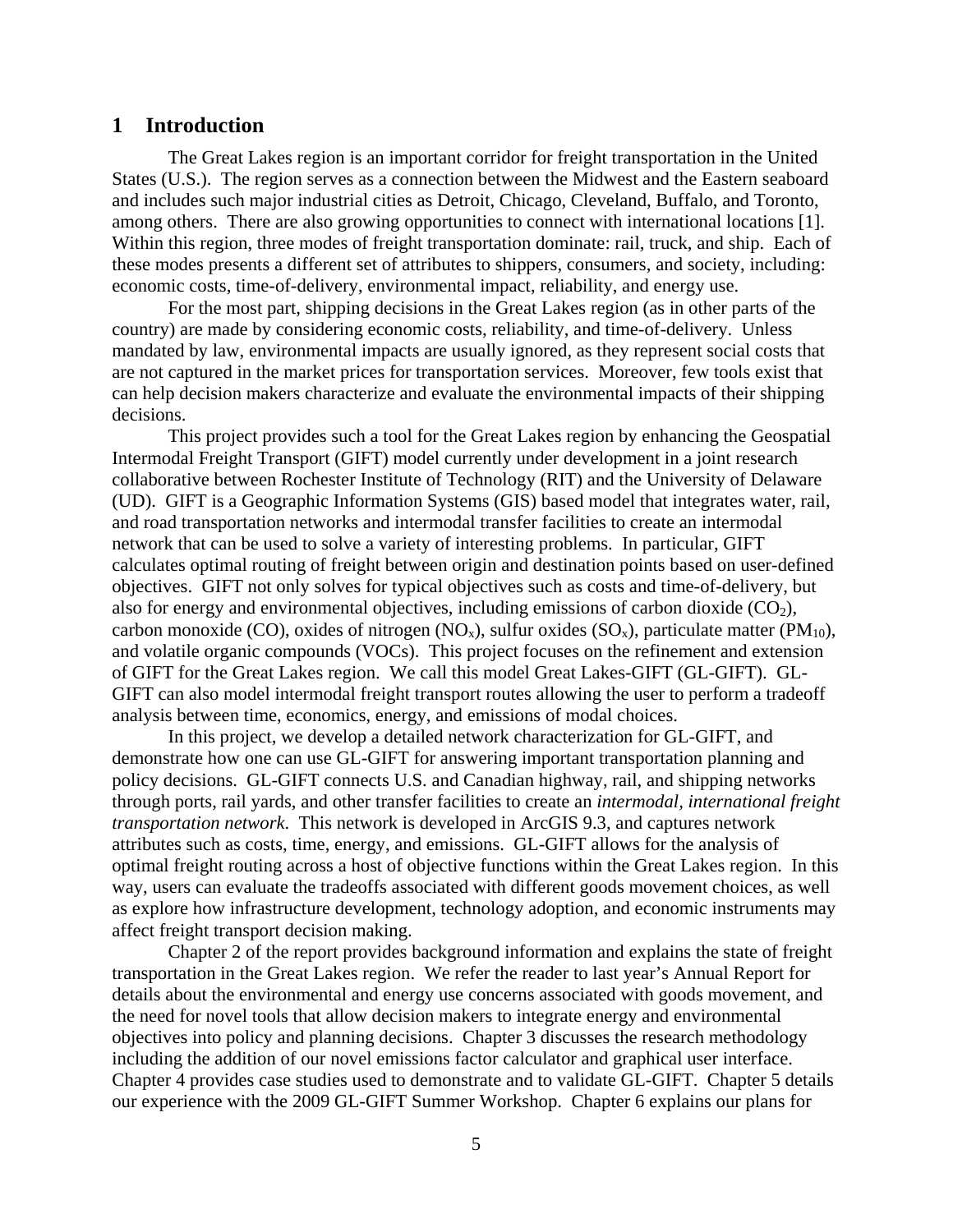future work on the model. And Chapter 7 provides information on the potential economic impacts of the study results and information on all publications, presentations, and classroom material related to GL-GIFT model research.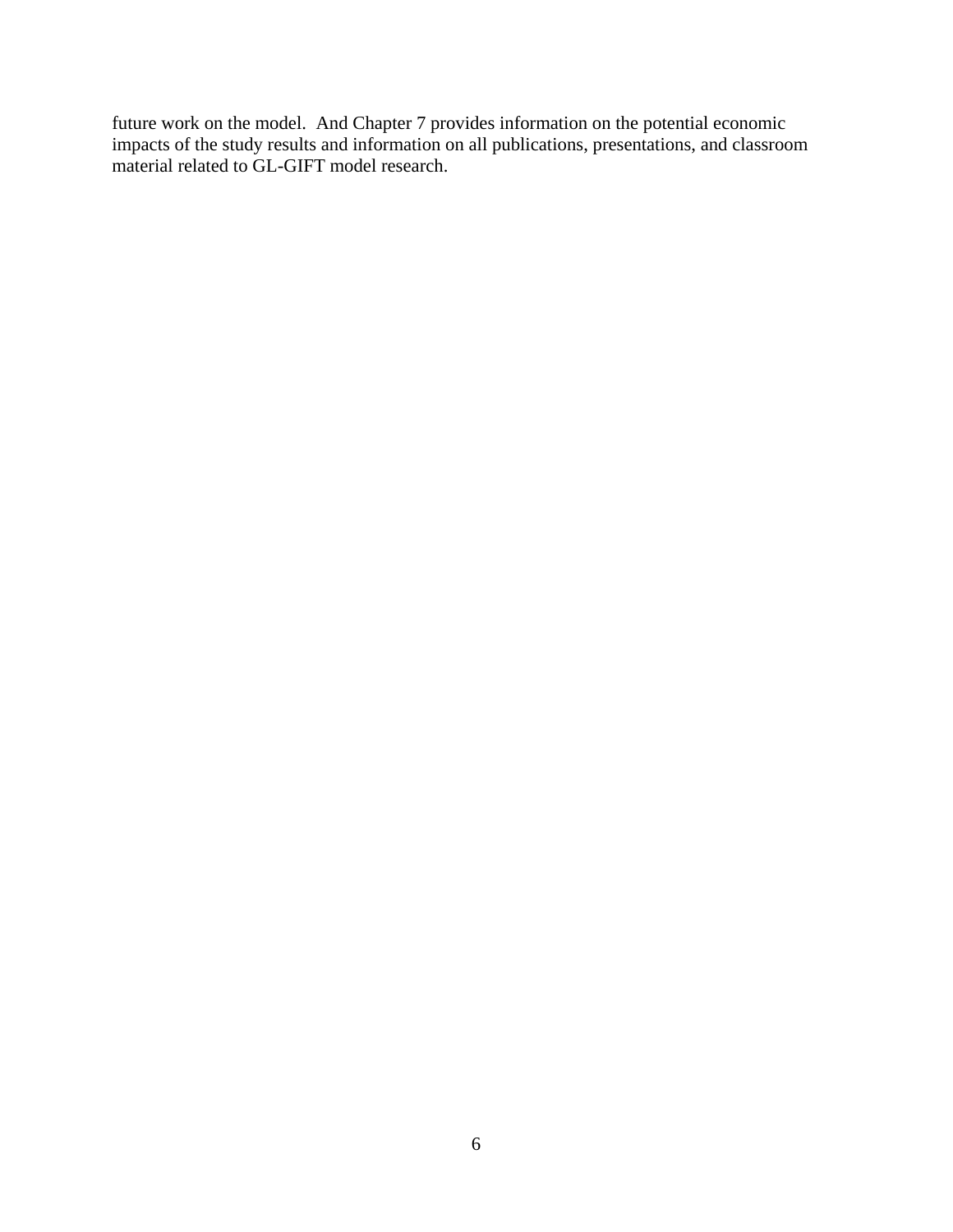#### **2 Background**

#### **2.1 The State of Shipping in the Great Lakes**

We adopt the Great Lakes region domain defined by the National Research Council [2]. This includes the entire St. Lawrence Seaway System (SLSS), which extends as far east as the Gulf of St. Lawrence and as far west as the Port of Duluth, encompassing all five major Laurentian Great Lakes (Ontario, Erie, Huron, Michigan, and Superior). This region is home to approximately 10% and 30% of the populations of the U.S. and Canada, respectively. The region is considered one of "the world's largest manufacturing and consumer markets" [1], and is a critical artery of commerce for the U.S. The Great Lakes region also plays a key role in international trade with goods entering the St. Lawrence Seaway from the Atlantic Ocean and goods entering from the west at ports such as Duluth, Minnesota and Thunder Bay, Ontario [1].

 In 2008, approximately 114 million short tons of cargo were transported on the Great Lakes [3]. These data account for, and remove, duplicate records to ensure that cargo is not double counted. The majority of waterborne cargo in the Great Lakes is carried by a fleet of drybulk cargo ships and "self-unloaders". The latter type of ship is essentially a dry-bulk carrier with integrated lifts and conveyors to facilitate unloading without extensive shore-side infrastructure [4]. Tug boats are often used to push a small number of barges, which can be used on the lakes as well as on most of the waterways that communicate with the Great Lakes. Increasingly, integrated tug-barge combination ships are being used, in which the flat area of the barge is being included in an extended section of the tug boat hull [1]. The barge area can carry containerized freight, over-sized cargo, truck trailers, or other freight.

 Coal is a major bulk commodity transported in the Great Lakes region. There were approximately 360 million short tons of coal transported into the Great Lakes region in 2007 from various other states [5]. Approximately 7.9 million short tons were transported on the Great Lakes by bulk vessels, of which, about 4.5 million short tons originated in Montana destined for Michigan [5]. The Superior Midwest Energy Terminal (SMET) owned by the Midwest Energy Resources Company is located at the Port of Duluth-Superior, MN and WI. SMET provides coal to the Detroit Edison Company's southeastern Michigan power plants [6] and is likely where the Montana coal enters the Great Lakes waterways to be distributed throughout the region.

 Notably absent from the discussion of Great Lakes freight is containerization, which is a negligible component of Great Lakes shipping, with the exception of some regular activity at the Port of Montreal associated with trans-Atlantic shipments. Currently, almost all containerized freight in the region is carried by land-based modes of transportation, often by heavy-duty diesel trucks. However, there appears to be interest and room for growth for on-water, containerized freight transport in order to reduce highway and rail congestion in the Great Lakes region [1]. In fact, one estimate suggests that on-water goods movement could capture as much as four percent of containerized intermodal traffic in the Great Lakes region by 2050 so long as it is competitive with truck and rail [1].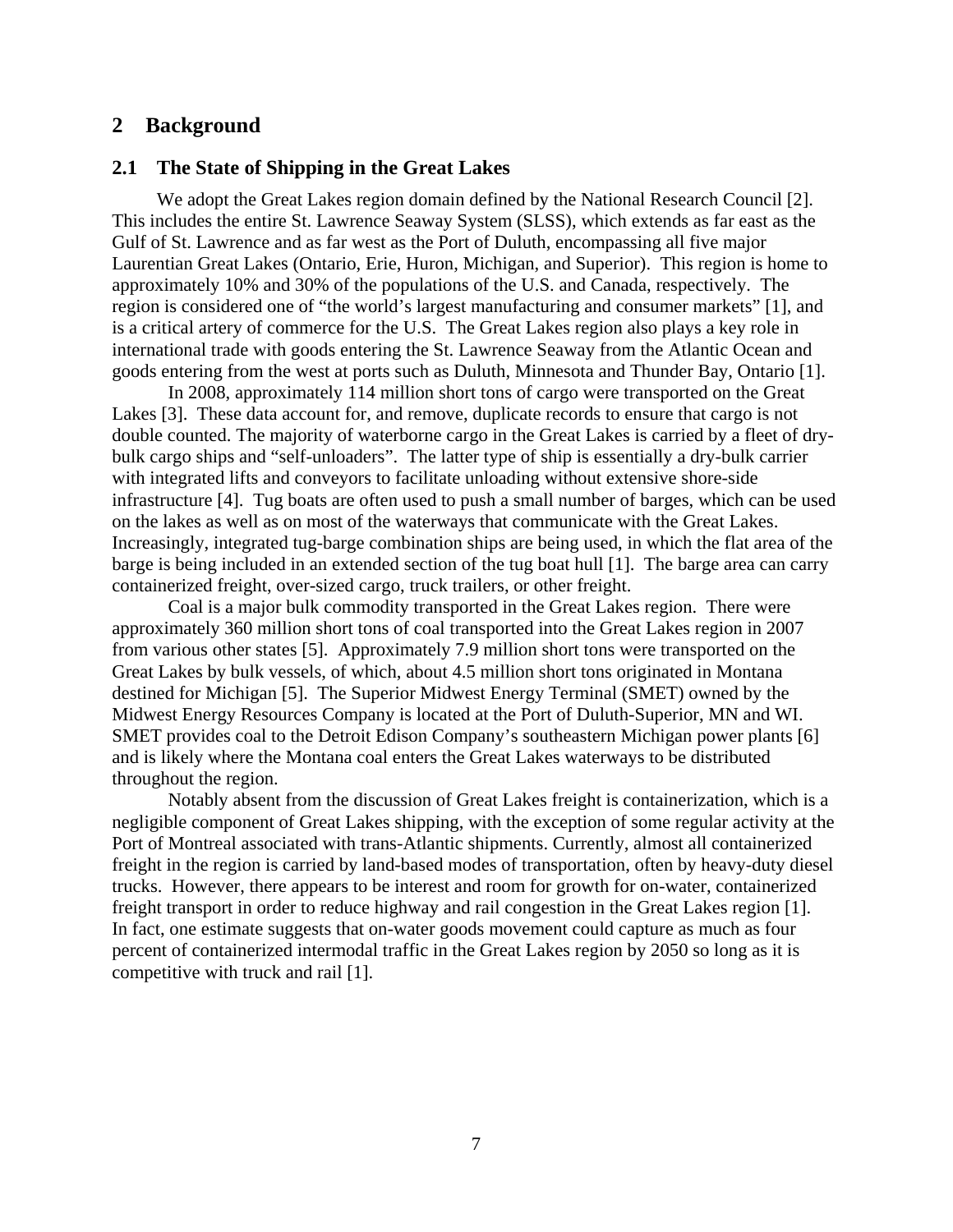#### **3 Methodology**

Our methodology for creating the GL-GIFT network was outlined in detail in our 2008 Annual Report. The report includes specifics on how the GL-GIFT model was built and connected using a hub-and-spoke approach, connecting the NTAD and Transport Canada road, rail, and water networks for the U.S. and Canada. We refer the reader to our 2008 Annual Report for details on model development.

#### **3.1 General Approach**

GL-GIFT is a network model that now operates on an ArcGIS 9.3 software platform. Previously, GL-GIFT operated on the ArcGIS 9.2 platform. The model applies the shortest path algorithm included in ArcGIS's Network Analyst to evaluate U.S. and Canadian freight movements from origin to destination. GL-GIFT includes two unique elements that make it useful for evaluating intermodal shipments. First, GL-GIFT includes an *intermodal network* that links publicly available U.S. and Canadian, unimodal network datasets (currently rail, highway, and waterway) through nodes identified at ports, railyards, and other intermodal facilities. This allows the user to model the transfer of goods from one mode to another at intermodal facilities.

Second, GL-GIFT includes energy, environmental, economic, and speed attribute information (by mode) on each segment of the intermodal network. Attributes such as emissions of various pollutants (e.g.,  $CO_2$ ,  $PM_{10}$ ,  $NOX$ ,  $SOX$ , and  $VOCs$ ), energy consumption (e.g., Btu), time, and economics (US\$) have been incorporated into GIFT. This feature allows the analyst to solve the network transportation problem for different objective functions, such as least time, least cost, and least emissions. The GL-GIFT model has been discussed in detail in previous work [7-9] and our 2008 Annual Report; we refer the reader to that literature for details about model development.

By analyzing the network using energy and environmental objective functions, we can identify and explore tradeoffs among these goals and more traditional ones (cost and time-ofdelivery). We can also evaluate policy mechanisms that can be used to determine how they would affect the overall energy and environmental character of freight transport. Tradeoffs associated with modal choice are examined with particular focus on time-of-delivery,  $CO<sub>2</sub>$ emissions, and operating cost, demonstrating the GL-GIFT model's utility in tradeoff and policy analysis.

#### **3.2 Model Development Progress over the Past Year**

We have made some significant progress on the model since our 2008 Annual report. In particular, we have integrated a novel emissions calculator and a new graphical user interface to manage the output from the emissions calculator into the GL-GIFT model shown in Figure 3-1and Figure 3-2 respectively.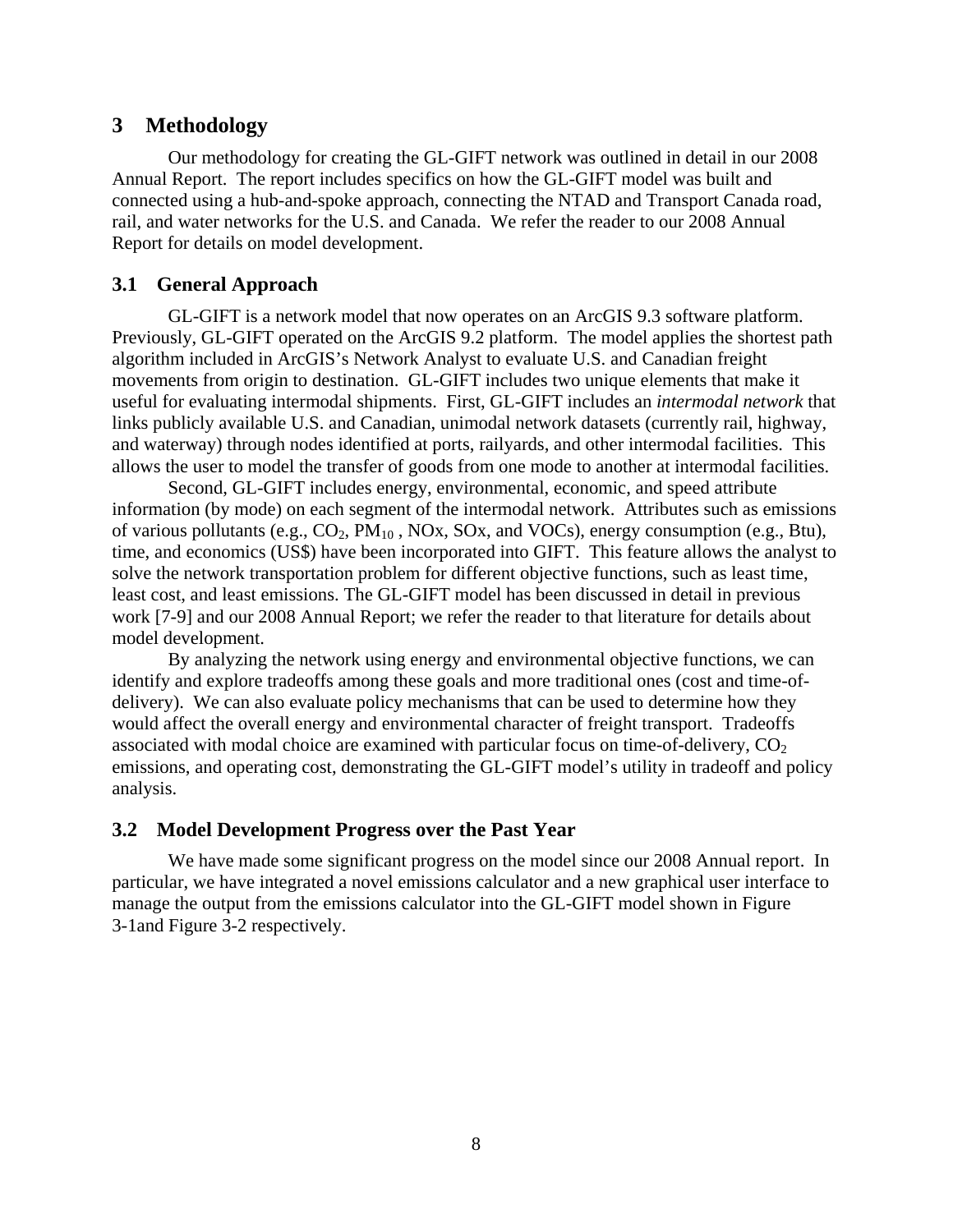| <b>Emissions Calculator</b>                                                                                                                                                    |                                                                                                                                                                     |                                                                                                                      |                                                                                                                                                                                                                |                                                                                       |
|--------------------------------------------------------------------------------------------------------------------------------------------------------------------------------|---------------------------------------------------------------------------------------------------------------------------------------------------------------------|----------------------------------------------------------------------------------------------------------------------|----------------------------------------------------------------------------------------------------------------------------------------------------------------------------------------------------------------|---------------------------------------------------------------------------------------|
| Truck Inputs                                                                                                                                                                   |                                                                                                                                                                     | V Use Truck Calculator                                                                                               | <b>Truck Dutputs</b>                                                                                                                                                                                           |                                                                                       |
| <b>MPG</b><br>16<br>0.86<br>Carbon Content<br>128450<br>Energy Dens btu/gal<br>3167<br>Mass Dens g/gal<br>TEUs per load<br>-- Predefined Truck --<br>$\vert \cdot \vert$       | Tons per TEU<br>0.42<br>Engine Efficiency<br>15<br>Sulfur Content PPM<br>I٥<br>SOx Control Efficiency                                                               | 0.2<br>g/hp-hr Out NOx<br>lo<br>NOx Control Efficiency<br>0.01<br>g/hp-hr Out PM10<br>lo.<br>PM10 Control Efficiency | gCO2 / TEU Mile:<br>btu (in) / TEU Mile:<br>gSOX / TEU Mile:<br>gNOx / TEU-mile:<br>aPM10 / TEU-mile:<br>aCO2 / Ton Mile:<br>btu (in) / Ton Mile:<br>gSOX / Ton Mile:<br>aNOx / Ton Mile:<br>gPM10 / Ton Mile: | 833<br>10704<br>0.008<br>0.353<br>0.018<br>119<br>1529<br>0.001<br>0.05<br>0.003      |
| Rail Inputs                                                                                                                                                                    |                                                                                                                                                                     | V Use Rail Calculator                                                                                                | Rail Outputs                                                                                                                                                                                                   |                                                                                       |
| 8000<br>Engine HP<br>100<br># of Container Wells<br>TEUs per Well<br>Tons per TEU<br>0.35<br>Engine Efficiency<br>0.7<br>Load Factor (Engine %)<br>- Predefined Locomotive - - | 0.86<br>Carbon Content<br>128450<br>Energy Dens btu/gal<br>3167<br>Mass Dens g/gal<br>25<br><b>MPH</b><br>15<br>Sulfur Content PPM<br>Iо<br>SOx Control Efficiency  | 5.5<br>g/hp-hr Out NOx<br>o<br>NOx Control Efficiency<br>0.2<br>a/hp-hr Out PM10<br>lo<br>PM10 Control Efficiency    | aCO2 / TEU Mile:<br>btu (in) / TEU Mile:<br>aSOX / TEU Mile:<br>gNOx / TEU Mile:<br>gPM10 / TEU Mile:<br>gCO2 / Ton Mile:<br>btu (in )/ Ton Mile:<br>gSOX / Ton Mile:<br>gNOx / Ton Mile:<br>gPM10 / Ton Mile: | 317<br>4070<br>0.003<br>3.08<br>0.112<br>45<br>581<br>$\overline{0}$<br>0.44<br>0.016 |
| Ship Inputs                                                                                                                                                                    |                                                                                                                                                                     | √ Use Ship Calculator                                                                                                | Ship Outputs                                                                                                                                                                                                   |                                                                                       |
| 3071<br>Engine HP<br>221<br>TEUs per Ship<br>Tons per TEU<br>10.4<br>Engine Efficiency<br>10.8<br>Load factor (Engine %)<br>- Predefined Ship -                                | 0.86<br>Carbon Content<br>128450<br>Energy Dens btu/gal<br>3167<br>Mass Dens g/gal<br>13.5<br><b>MPH</b><br>15<br>Sulfur Content PPM<br>Ō<br>SOx Control Efficiency | 5.4<br>g/hp-hr Out NOx<br>lo.<br>NOx Control Efficiency<br>0.15<br>g/hp-hr Out PM10<br>lo<br>PM10 Control Efficiency | gCO2 / TEU Mile:<br>btu (in) / TEU Mile:<br>gSOX / TEU Mile:<br>aNOx / TEU Mile:<br>aPM10 / TEU Mile:<br>aCO2 / Ton Mile:<br>btu (in) / Ton Mile:<br>gSOX / Ton Mile:<br>aNOx / Ton Mile:<br>gPM10 /Ton Mile:  | 408<br>5237<br>0.004<br>4.447<br>0.124<br>58<br>748<br>0.001<br>0.635<br>0.018        |
| Load Values<br>Save Values                                                                                                                                                     |                                                                                                                                                                     | Reset to Defaults<br>Done<br>Cancel                                                                                  | zero, Example: 20.5% would be entered 0.205                                                                                                                                                                    | NOTE: Percentage inputs are entered with a leading                                    |

**Figure 3-1. GL-GIFT Emissions Calculator. The analyst inputs vehicle attributes for each mode and generates per TEU-mi and per ton-mi emission rates for CO2 and other pollutants.**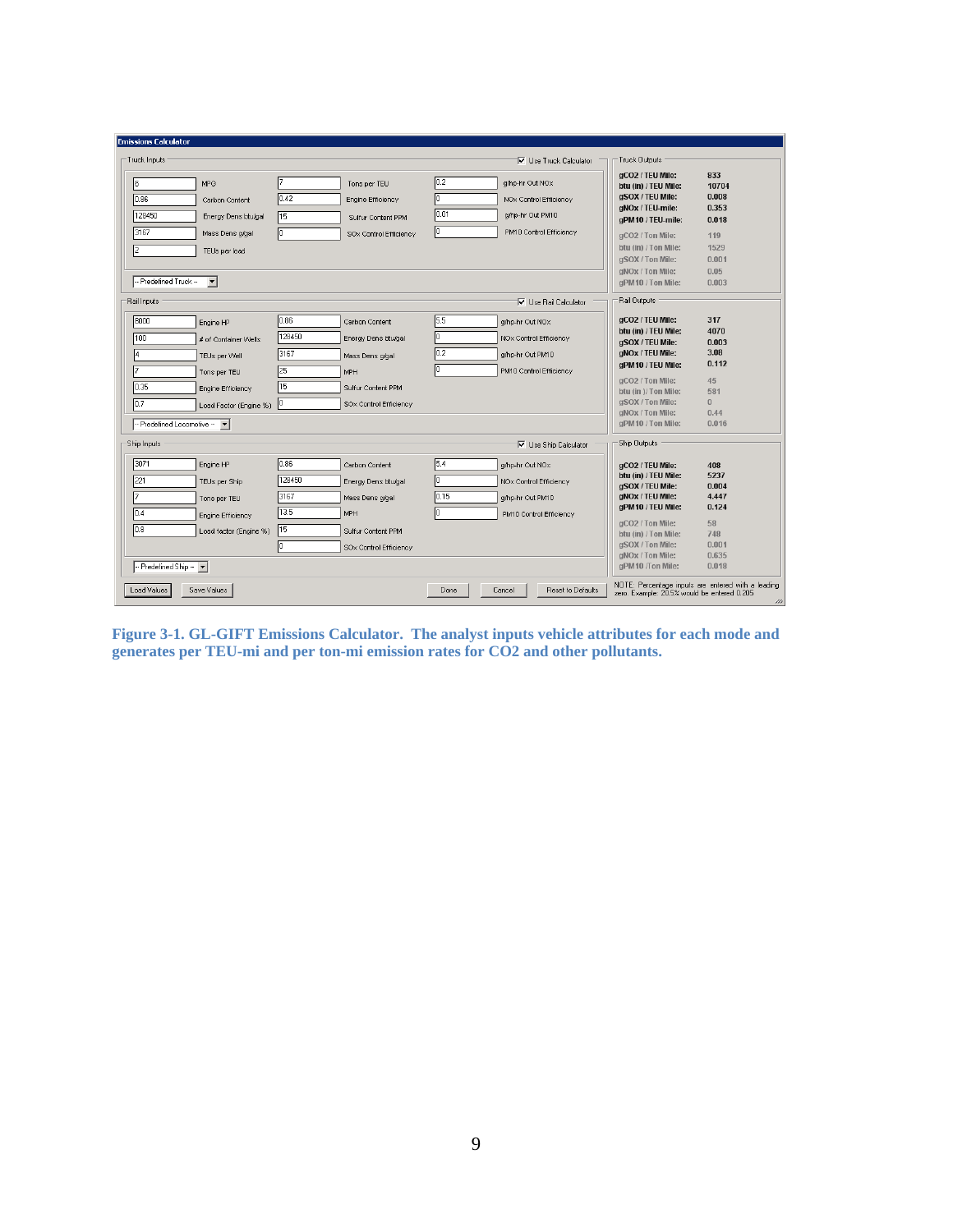| XML Factor Management                                         |             |                  |                                                                                                                                                 |       |            |  |  |  |  |
|---------------------------------------------------------------|-------------|------------------|-------------------------------------------------------------------------------------------------------------------------------------------------|-------|------------|--|--|--|--|
| Load Data Source<br>Save Data As<br>Factor Calculator<br>Done |             |                  |                                                                                                                                                 |       |            |  |  |  |  |
| Active Set: E:\Bryan\Paper 1 - TRB\20090316 Cost-Factors.xml  |             |                  |                                                                                                                                                 |       |            |  |  |  |  |
|                                                               |             |                  |                                                                                                                                                 |       |            |  |  |  |  |
|                                                               |             |                  |                                                                                                                                                 |       |            |  |  |  |  |
|                                                               |             |                  |                                                                                                                                                 |       |            |  |  |  |  |
|                                                               |             |                  |                                                                                                                                                 |       |            |  |  |  |  |
| CO <sub>2</sub>                                               | $_{\rm CO}$ | N <sub>O</sub> x | <b>PM10</b>                                                                                                                                     | 80x   | <b>VOC</b> |  |  |  |  |
| Truck $ 833 $                                                 | 1.637       | 0.353            | 0.018                                                                                                                                           | 0.008 | 0.339      |  |  |  |  |
| Rail 317                                                      | 0.395       | 3.08             | 0.112                                                                                                                                           | 0.003 | 0.137      |  |  |  |  |
| 408                                                           | 1.398       | 4.447            | 0.124                                                                                                                                           | 0.004 | 0.311      |  |  |  |  |
| 9200                                                          | 578         | 1035             | 31                                                                                                                                              | 6.2   | 168        |  |  |  |  |
| Rail Spoke 4100                                               | 15.6        | 53               | 1.6                                                                                                                                             | 0.5   | 2.4        |  |  |  |  |
| 2500                                                          | 17.3        | 42               | 2                                                                                                                                               | 0.3   | 2.9        |  |  |  |  |
|                                                               |             |                  |                                                                                                                                                 |       |            |  |  |  |  |
|                                                               |             |                  |                                                                                                                                                 |       |            |  |  |  |  |
|                                                               |             |                  |                                                                                                                                                 |       |            |  |  |  |  |
|                                                               |             |                  | Emission Rates   Operating Cost   Energy Rate   Speeds   Transfer Times   Notes  <br>Emission Rates (gm/TEU mile for modes - gm/TEU for spokes) |       |            |  |  |  |  |

**Figure 3-2. EXAMPLE GL-GIFT Emission Rates for Each Mode and Intermodal Transfers. In this particular case, we assume that the truck used is a Class 8 tractor-trailer, the locomotive (rail) has two 4000 hp diesel engines, and the ship is the Great Lakes container vessel the** *Dutch Runner***.** 

The emissions calculator shown in Figure 3-1 allows the user to input specific information about the truck, locomotive, and ship they wish to model. The emissions calculator also contains a method to save characteristics for predefined trucks, locomotives, and ships to be called up at a later time. Therefore, even if a user doesn't know exactly what inputs to use, they can choose a predefined truck, locomotive, or ship to model. The output from the emissions calculator is contained in the Manage Analysis Values window shown in Figure 3-2. This output can be modified and saved as a separate file. If the user does not have detailed information about specific vehicles but have general information about the emissions, operating cost and other characteristics of transportation modes, they can enter this information into the form of Figure 3-2, and they can save and recall this information for later use.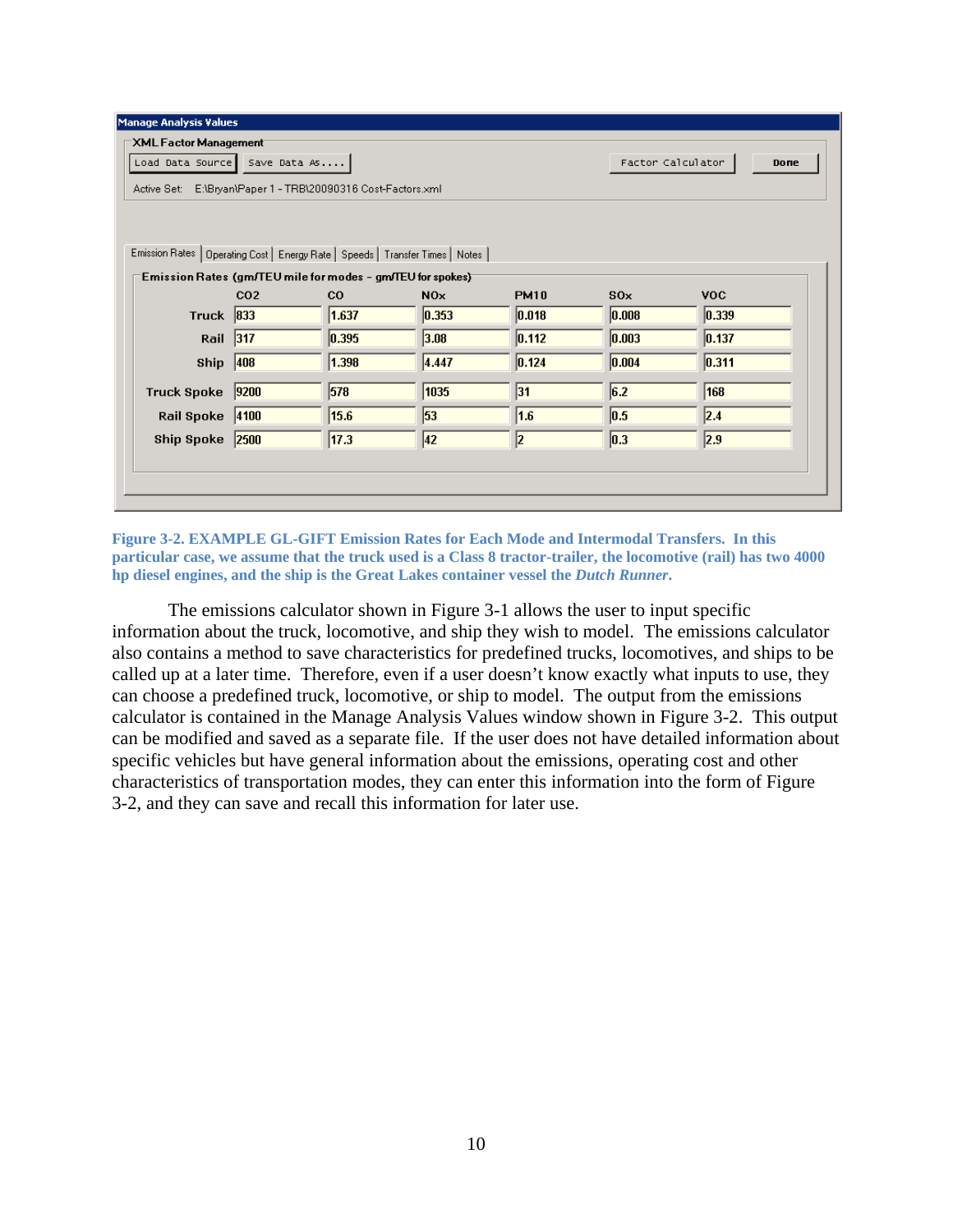## **4 GL-GIFT Case Study Demonstration**

#### **4.1 Overview of the Case Studies**

We have conducted two in-depth case studies that exercise the GL-GIFT model in the Great Lakes region. We had two objectives for our case studies as defined in our scope-of-work. The first objective was to conduct a "micro-level" case involving the energy, environmental, time-of-delivery, and cost tradeoffs associated with moving a single type of cargo among different modes in the Great Lakes region; Case Study 1 achieves this objective. Case Study 1 explores containerized freight transport between Montreal, QC and Cleveland, OH.

Our second objective was to conduct a "sectoral-level" case involving the tradeoffs associated with moving a set of cargo affiliated with a particular supply chain in the Great Lakes region; Case Study 2 achieves this objective. Case Study 2 examines Great Lakes coal sector freight flows from the Rosebud Mine in Montana, the  $13<sup>th</sup>$  largest coal mine in the country in terms of total production [10], to the St. Clair Power Plant in southeastern Michigan. We model not only the total  $CO_2$  emissions, operating costs, and time-of-delivery for one trip, but also the aggregate  $CO<sub>2</sub>$  emissions, operating costs, and vehicle-hours for an annual coal shipment from the Rosebud Mine to the St. Clair Power Plant. This gives a better understanding of the total emissions, economic, and temporal impact of modal choice for the transport of coal in the Great Lakes region. This is our first instance of performing a bulk cargo case study using the GL-GIFT model.

#### *4.1.1 Assumptions*

For Case Study 1, we make the following assumptions for the vehicles modeled: A Class 8 tractor-trailer with a fuel economy of 6 MPG with a speed that varies according to to road class (see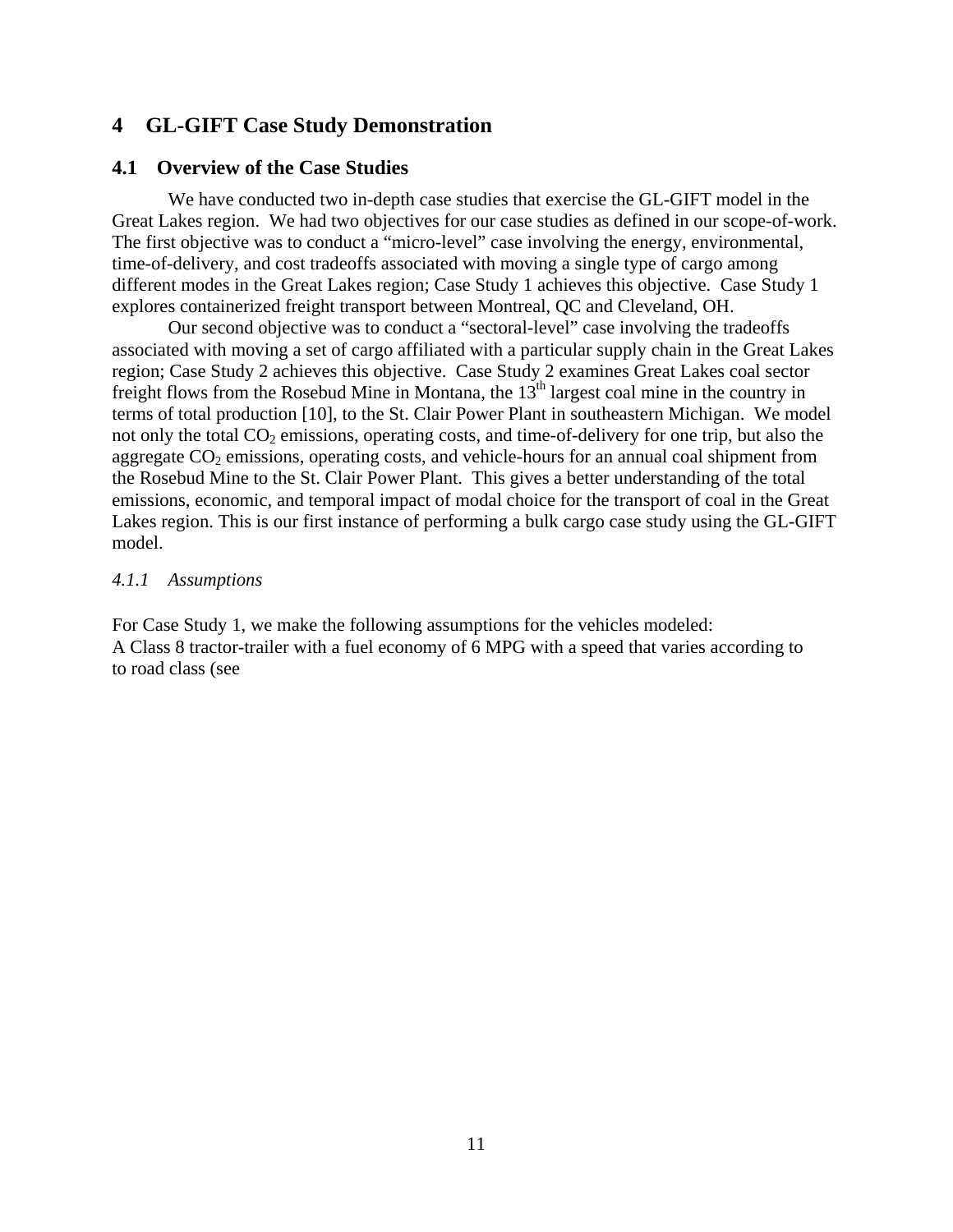• Table 4-1 below);

 $\overline{a}$ 

- A train powered by two 4000 horsepower (hp) locomotives and an average speed of 25  $\mathrm{MPH}^1;$
- A container vessel called the *Dutch Runner* with 3071 total hp and a service speed of 13.5 MPH (ship 1) [11]; and
- A tug-and-barge combination vessel called the *Ellie J.* with 1550 total hp and a service speed of 9 MPH (ship 2) [12].

For Case Study 2, we make the following assumptions for the vehicles modeled:

- A Class 8 tractor-trailer with a fuel economy of 6 MPG with a speed that varies according to road class and a maximum tonnage capacity of 25 short tons;
- A train powered by three 4400 hp locomotives and an average speed of 22 MPH<sup>2</sup> and a maximum tonnage capacity of 13899 short tons;
- A coal laker vessel named the *Indiana Harbor* with 14000 total hp and a service speed of 16.1 MPH and a maximum tonnage capacity of 68757 short tons [13].

 $1$  This value is within the reported average operating speeds of freight locomotives as reported at

http://www.railroadpm.com which reports railroad performance measures.<br><sup>2</sup> This is based on a 53-week average ending 10/9/09 of average BNSF coal train speeds as reported on http://www.railroadpm.org.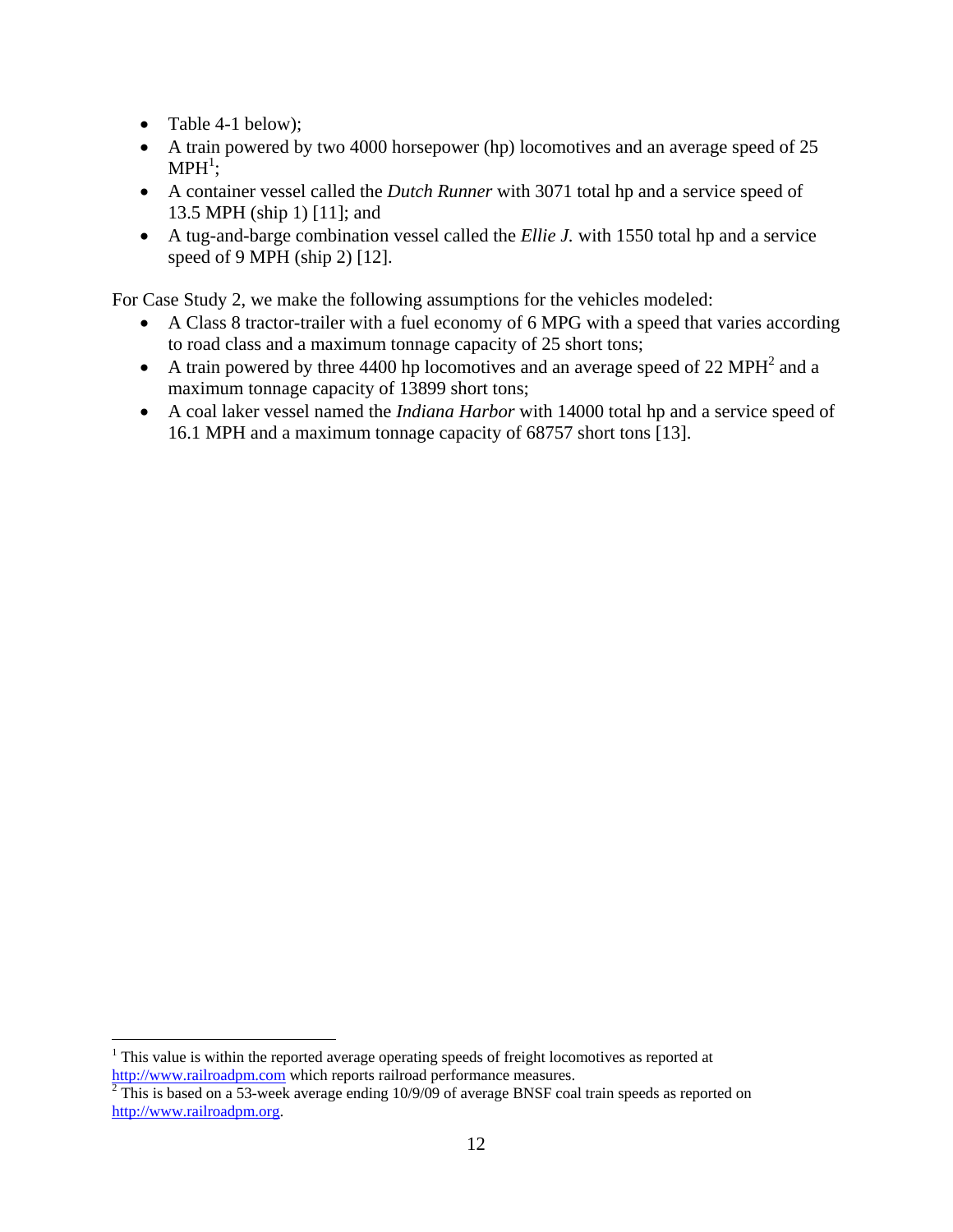| <b>Road Class</b>           | <b>Speed Limit (mph)</b> | <b>Description</b>           |
|-----------------------------|--------------------------|------------------------------|
|                             | 45                       | Unclassified/unknown         |
|                             | 65                       | Rural Interstate             |
| $\mathcal{D}_{\mathcal{L}}$ | 50                       | Rural Principal Arterial     |
| 6                           | 50                       | <b>Rural Minor Arterial</b>  |
|                             | 40                       | <b>Rural Major Collector</b> |
| 8                           | 30                       | <b>Rural Minor Collector</b> |
| 9                           | 30                       | Rural Local                  |
| 11                          | 65                       | Urban Interstate             |
| 12                          | 55                       | Urban Freeway or Expressway  |
| 14                          | 35                       | Urban Principal Arterial     |
| 16                          | 40                       | <b>Urban Minor Arterial</b>  |
| 17                          | 30                       | <b>Urban Collector</b>       |
| 19                          | 25                       | Urban Local                  |

**Table 4-1. Road segment speed limit by road class.** 

Source: http://www.bts.gov/publications/journal\_of\_transportation\_and\_statistics/volume\_09\_number\_01/html/paper\_03/table\_03\_06.html

#### *4.1.2 Summary of Energy, Economic, and Environmental Factors*

Table 4-2 summarizes the environmental, energy, and emission cost factors we used for our first case study analysis. Emissions values were derived using a bottom-up approach, discussed in last year's report, which takes into consideration energy use, engine efficiency and engine load. Operating costs are based on a study by Global Insight [14], but will likely be different depending on the user's actual costs. Users can input their own average cost per TEUmi or cost per TEU for intermodal transfers. Intermodal transfer (spoke) values are more difficult to derive.

| <b>Transport Mode</b>    | $CO2$ (g/TEU-mi<br>or $g/TEU$ ) | <b>Operating Cost</b><br>(\$/TEU-mi or<br>\$/TEU) | <b>Energy Rate</b><br>(Btu/TEU-mi or<br><b>Btu/TEU)</b> | <b>Speed</b><br>(MPH) | <b>Transfer</b><br><b>Times</b><br>(hrs) |
|--------------------------|---------------------------------|---------------------------------------------------|---------------------------------------------------------|-----------------------|------------------------------------------|
| Truck                    | 830                             | 0.87                                              | 10700                                                   | Variable              |                                          |
| Rail                     | 280                             | 0.55                                              | 3560                                                    | 25.0                  |                                          |
| Ship 1 (Dutch<br>Runner) | 400                             | 0.50                                              | 5200                                                    | 13.5                  | --                                       |
| Ship $2$ (Ellie J.)      | 280                             | 0.50                                              | 3560                                                    | 9.0                   | $-$                                      |
| <b>Truck Spoke</b>       | 9200                            | 35                                                | 87000                                                   |                       | 1.0                                      |
| Rail Spoke               | 4100                            | 35                                                | 51000                                                   | $-$                   | 1.0                                      |
| Ship Spoke               | 2500                            | 35                                                | 31000                                                   |                       | 1.0                                      |

**Table 4-2. Environmental, economic, energy, and operational factors used in Case Study 1.** 

Table 4-3 summarizes the environmental, energy, and emission cost factors we used for our second case study analysis. Emissions values were derived using a bottom-up approach which takes into consideration energy use, engine efficiency and engine load. Operating costs are based on Table 2.07 from the Energy Information Administration's Coal Transportation: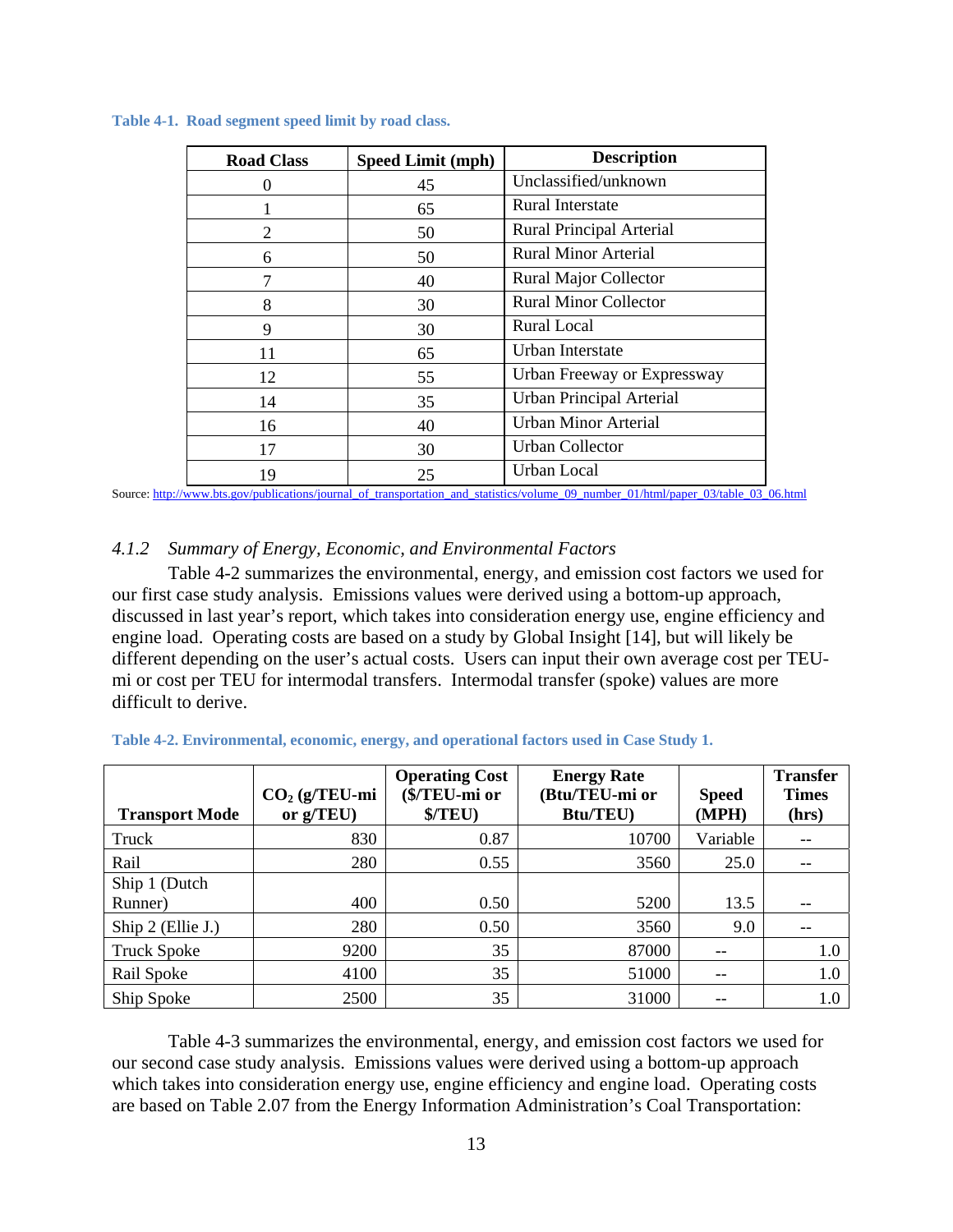Rates and Trends in the United States, 1979-2001 [15]. We have not included transfer emissions, operating costs, energy, or times in our analysis; the GL-GIFT team is currently investigating these values.

| <b>Transport</b><br>Mode | $CO2$ (g/ton-mi<br>or $g/ton$ ) | <b>Operating</b><br>Cost (\$/ton-mi<br>or $\frac{\sqrt{2}}{2}$ | <b>Energy Rate</b><br>(Btu/ton-mi or<br><b>Btu/ton)</b> | Speed (MPH) | <b>Transfer</b><br>Times (hrs) |
|--------------------------|---------------------------------|----------------------------------------------------------------|---------------------------------------------------------|-------------|--------------------------------|
| Truck                    | 67                              | 0.23                                                           | 860                                                     | Variable    | $- -$                          |
| Rail                     |                                 | 0.01                                                           | 220                                                     | 22.0        | $-$                            |
| Ship (Indian             |                                 | 0.01                                                           | 56                                                      | 16.1        |                                |
| Harbor)                  |                                 |                                                                |                                                         |             |                                |
| <b>Truck Spoke</b>       |                                 |                                                                | 0                                                       | $- -$       |                                |
| Rail Spoke               |                                 | 0                                                              | 0                                                       | --          |                                |
| Ship Spoke               |                                 | 0                                                              | 0                                                       |             |                                |

**Table 4-3. Environmental, economic, energy, and operational factors used in Case Study 2.** 

#### *4.1.3 Emissions Factors for Each Mode*

The emissions factors for each mode were calculated using our emissions calculator shown in Figure 3-1. The emissions calculator uses a bottom up approach to calculate  $CO<sub>2</sub>$ emissions using inputs like fuel economy for trucks and energy intensity for rail and ship. Some adjustments had to be made to the emissions calculator for the second case study to ensure that route results for emissions and operating costs were displayed on a per ton-mile basis. Specifically, we entered a value of "1" in the tons/TEU field for each mode and a value of 25 [16], 13899 [6], and 68757 [17] in the TEU/load field for truck, rail, and ship respectively; these values would then represent the tons/load for different modes. The GL-GIFT model then uses these values to calculate the aggregate emissions and operating costs for a given route.

#### *4.1.4 Penalties for Intermodal Transfers (Cost, Emissions and Time)*

Penalties for intermodal transfers only apply to Case Study 1. We use an intermodal transfer cost of \$35/TEU for each intermodal transfer facility spoke (or \$70/TEU for a mode-tomode transfer) based on the National Ports and Waterways Institute Report [18].

Emissions factors for intermodal transfers were only used in Case Study 1. With the huband-spoke approach, we estimate emissions from transfer activities for each of the three spokes (rail-, truck-, and ship-to-hub) using an activity based "Container Transfer Emissions Model" (CTEM). CTEM identifies the different pieces of equipment used to move containers from one mode to another, applies temporal and engine load factors for such transfers, and applies emissions factors from the OFFROAD model for each piece of equipment to estimate actual emissions for mode-to-mode transfers (for more information on OFFROAD, see: www.arb.ca.gov/msei/offroad/offroad.htm).

Estimating emission rates for intermodal transfers (spoke values) is a challenge because it is a factor of the type of vessel selected. In addition, the values we use are averages between modes. For example, a ship to rail transfer requires much less  $CO<sub>2</sub>$  than a ship to truck transfer. Also, if we have a Ro/Ro vessel (Roll-On and Roll-Off of truck trailers), then much of the equipment used for intermodal transfers is not required. The user of the GL-GIFT model may be in a better position to estimate the types of equipment and associated emissions, time, and operating costs necessary to transfer between modes for their particular case.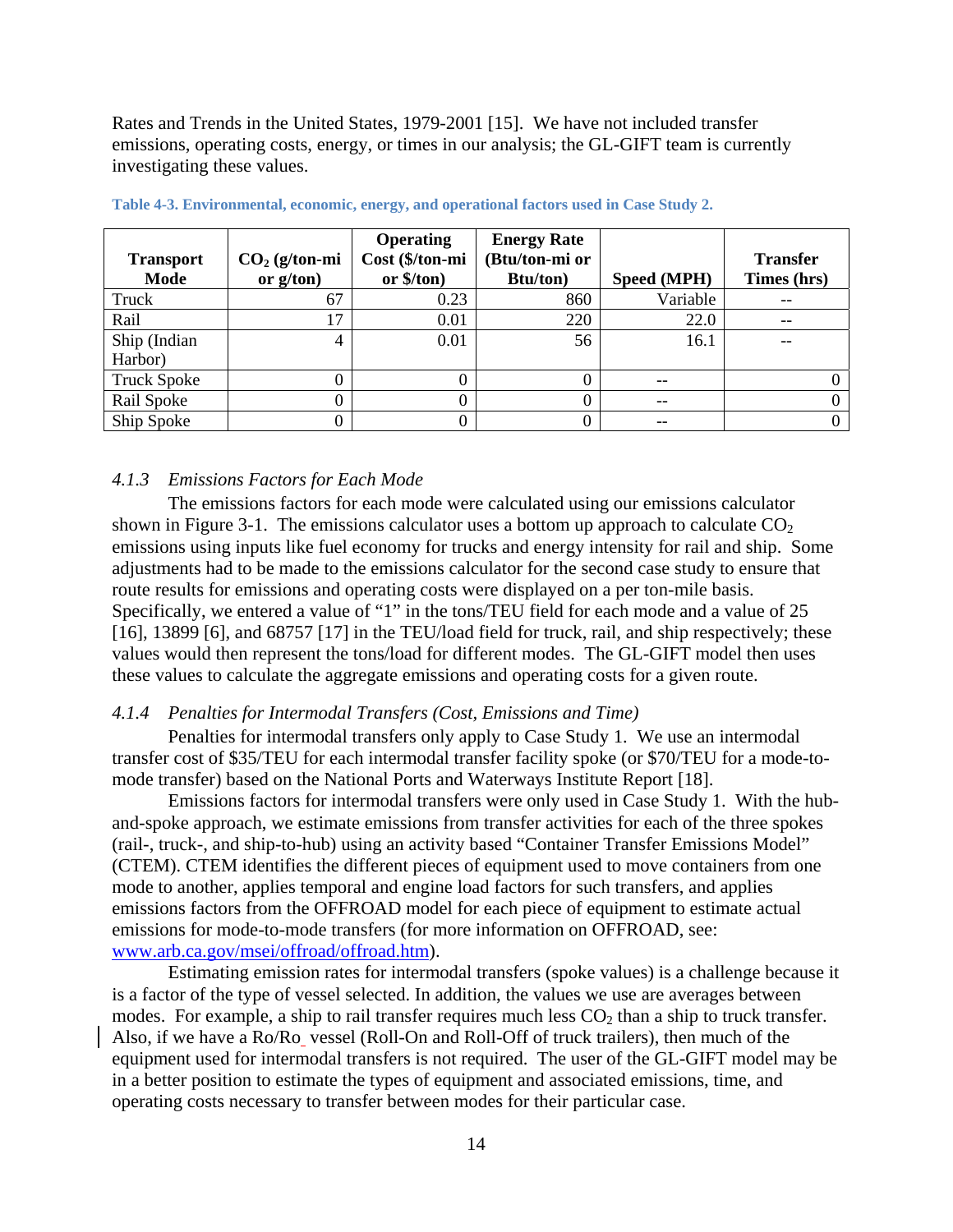We use a one hour penalty for each intermodal transfer facility spoke (or two hours for a mode-to-mode transfer). Our future work may involve visiting intermodal transfer facilities and timing how long intermodal transfers take for each mode. This would add more realistic time penalties for intermodal transfers and make the GL-GIFT model stronger.

#### **4.2 Case Study Results**

#### *4.2.1 Case Study 1: A micro-level case*

The case study examines the  $CO<sub>2</sub>$  emissions, time-of-delivery, and operating cost tradeoffs of freight transport according to modal choice. We compare the truck, rail, and shipping options presented above, using an origin of Montreal and a destination of Cleveland. The model is run three times under the following objective functions: (1) least time; (2) least CO2; and (3) least cost. Figure 4-1 shows the results of the analysis based on (a) the *Dutch Runner* case, and (b) the *Ellie J.* case. Table 4-4 shows the results of each model run. These results are depicted graphically in Figure 4-2.



**Figure 4-1. (a) Results of Montreal-to-Cleveland case where the ship is the Dutch Runner container vessel (left); (b) Results of the Montreal-to-Cleveland case where the ship is the Ellie J. tug-and-barge vessel (right).** 

| Case              |                   |                               |                              | <b>Total</b>         |                                  |                                     |
|-------------------|-------------------|-------------------------------|------------------------------|----------------------|----------------------------------|-------------------------------------|
|                   | <b>Objective</b>  | <b>Primary</b><br><b>Mode</b> | Total $CO2$<br>(kg/TEU-trip) | <b>Time</b><br>(hrs) | <b>Total Distance</b><br>(miles) | <b>Total Cost</b><br>$($/TEU-trip)$ |
| (a)               | Least Time        | Truck                         | 460                          | 8                    | 552                              | 480                                 |
| Dutch Runner      | Least Cost        | Ship                          | 240                          | 42                   | 517                              | 400                                 |
| container vessel  | Least $CO2$       | Rail                          | 190                          | 25                   | 532                              | 430                                 |
| (b)               | Least Time        | Truck                         | 460                          | 8                    | 552                              | 480                                 |
| Ellie J. tug-and- | <b>Least Cost</b> | Ship                          | 160                          | 60                   | 503                              | 420                                 |
| barge             | Least $CO2$       | Ship                          | 160                          | 60                   | 503                              | 420                                 |

#### **Table 4-4. Case Study 1 Results**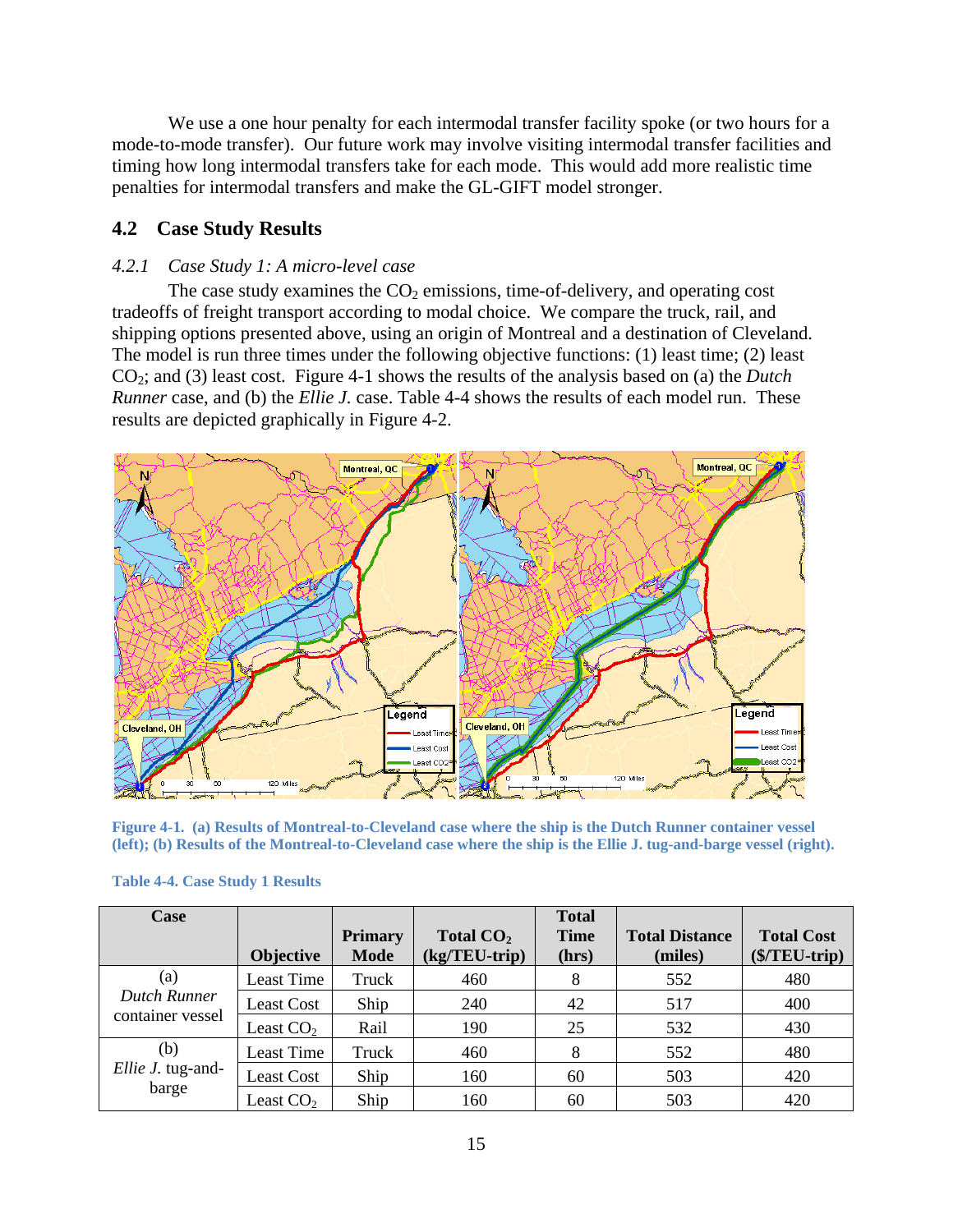

**Figure 4-2. Results for the Montreal-Cleveland route based on a) least-CO2 objective function; b) least-cost objective function; and c) least-time objective function.** 

 The most carbon-intensive mode of freight transport in this case is truck, followed by the container ship (the *Dutch Runner*), rail, and the tug-and-barge vessel (the *Ellie J.*). The *Ellie J.*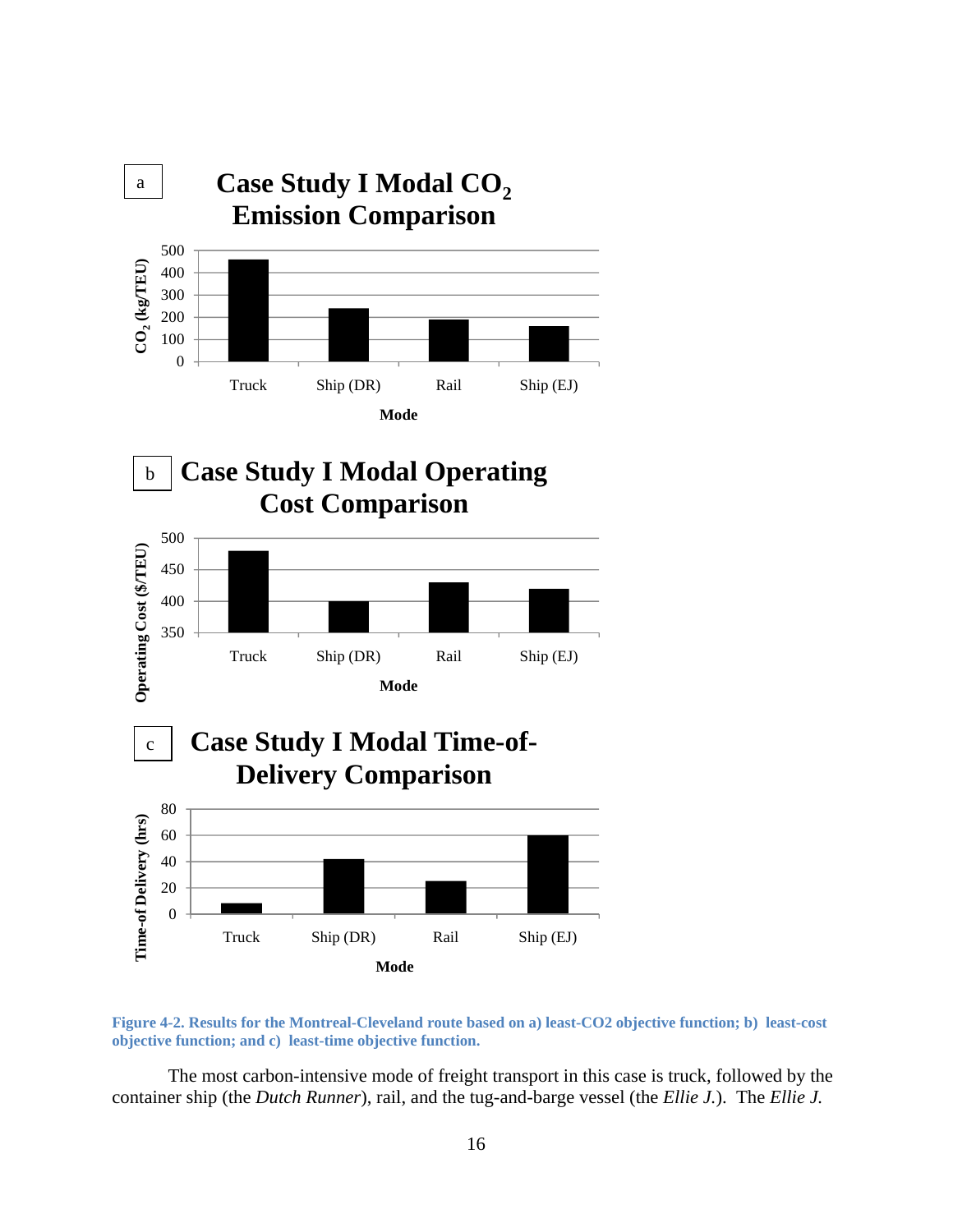performs the best with respect to  $CO<sub>2</sub>$  emissions. We see from Figure 4-3 that the two marine vessels are the best choice when the objective is to minimize operating costs; however, the emissions and economic benefits come at a time-of-delivery penalty. Note that the time-ofdelivery presented does not include delays due to congestion or border crossing or canal lock delays for any of the modes. Separate projects are developing this functionality within GIFT.

Results are dependent on the inputs chosen for each mode and the transfer penalties applied to intermodal transfers. Under alternate assumptions, it is likely that the least-time route will always be by truck in the Great Lakes region due to its faster average speed compared to rail and ship.

The modal choice for least-CO<sub>2</sub> and least-cost routes may vary.  $CO_2$  emissions for the *Dutch Runner*, rail, and *Ellie J.* perform fairly similarly. CO<sub>2</sub> emissions per TEU-mile for rail and ship are dependent on the engine horsepower, TEU capacity, engine efficiency, load factor, and speed.

Truck remains the most expensive mode of freight transport in the Great Lakes region under published rate comparisons, and rail and ship may compete to be the cheapest mode, depending on the other service requirements imposed on these modes.

 In addition, our origin and destination are located on truck delivery segments. If a facility at the origin or destination can directly load cargo onto ship or rail, transfer penalties associated with this routing may be reduced.

#### *4.2.2 Case Study 2: A sectoral-level case*

This case study examines coal sector freight flows in the Great Lakes region. We selected the Rosebud Mine in Montana as our origin and the St. Clair Power Plant in southeastern Michigan as our destination. We use GL-GIFT to solve for the least-time, leastcost, and least- $CO_2$  routes as shown in Figure 4-3. We present our results on both a per ton-trip (i.e. total time, dollars, and emissions required to move one ton along the route once) and a per year [i.e. the total time (measured in vehicle-hours), dollars, and emissions accrued moving a year's worth of coal from the Rosebud Mine to the St. Clair Power Plant] basis. Our per year results assume that 14.5 million tons of coal are shipped from the Rosebud Mine to the St. Clair Power Plant. The Rosebud Mine, in fact, does not produce 14.5 million tons of coal (it produced 13 million tons in 2008 [10]) but we know that 14.5 million tons are transported via the Great Lakes from Montana; therefore, we use the Rosebud Mine location as a general point of origin for all Montana coal transported on the Great Lakes. We use the St. Clair Power Plant to the same effect as a general destination for Montana coal transported on the Great Lakes destined for Michigan. Please note that our results do not include intermodal transfer costs of any type, including economic, emissions, or time penalties.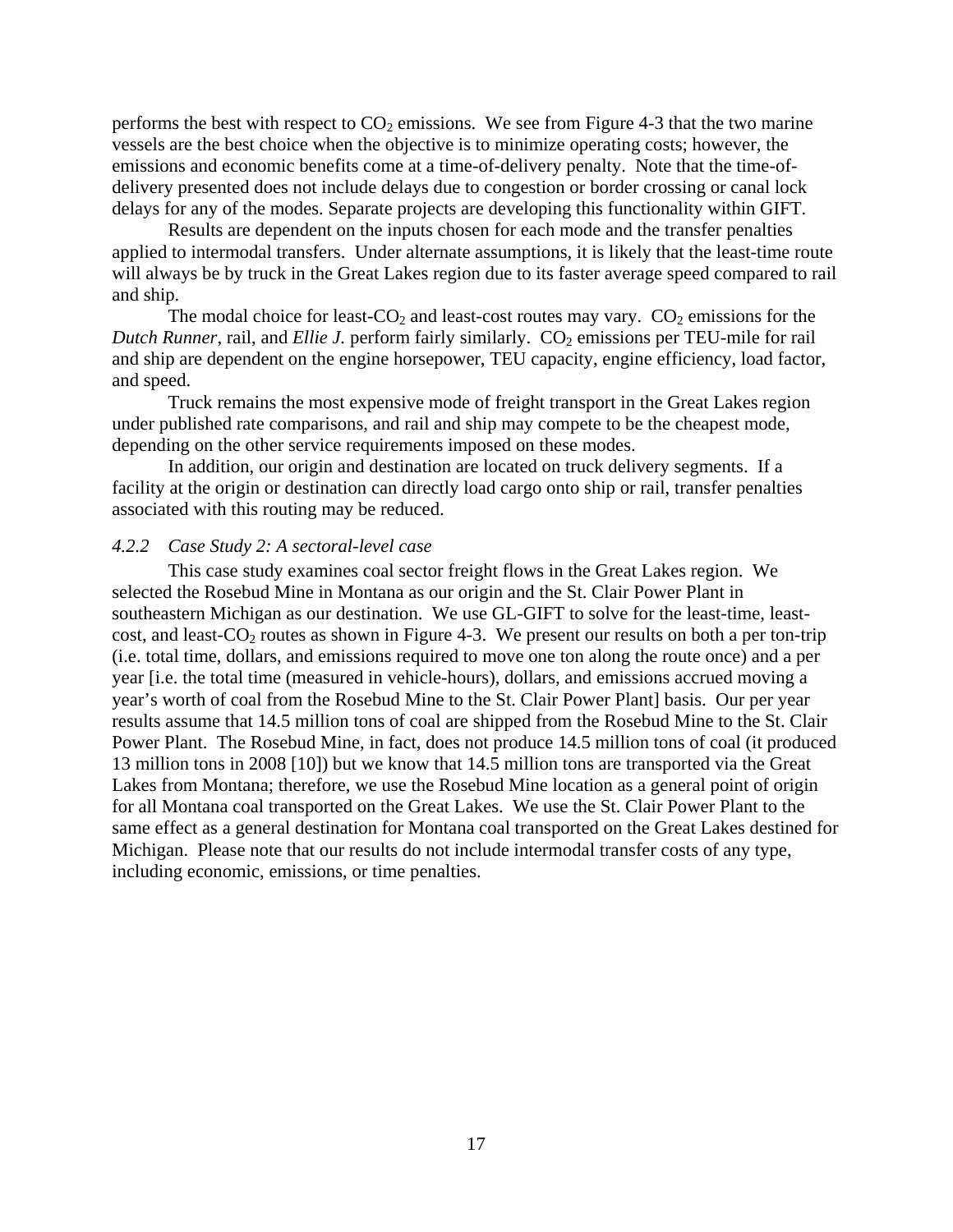

**Figure 4-3. Results of the coal sector case from Rosebud Mine, MT to St. Clair Power Plant, MI.** 

| <b>Table 4-5. Case Study 2 Results</b> |  |  |  |  |
|----------------------------------------|--|--|--|--|
|----------------------------------------|--|--|--|--|

| <b>Objective</b> | Mode(s)   | Time-of-<br><b>Delivery</b><br>(hrs/trip) | <b>Annual Time</b><br>(thousand vehicle)<br>hrs/year) | Cost<br>$(\frac{1}{2})$ ton<br>-trip) | <b>Annual Cost</b><br>(millions of<br>$$$ /year) | $CO2$ (kg/ton-<br>trip) | Annual CO <sub>2</sub><br>(MT/year) |
|------------------|-----------|-------------------------------------------|-------------------------------------------------------|---------------------------------------|--------------------------------------------------|-------------------------|-------------------------------------|
| Least Time       | Truck     | 28                                        | 5000                                                  | 350                                   | 1700                                             | 100                     | 500,000                             |
| Least Cost       | Rail      | 66                                        | 20                                                    | 14                                    | 65                                               | 23                      | 110,000                             |
| Least $CO2$      | Rail/Ship | 77                                        | 15                                                    | 15                                    | 65                                               | 16                      | 70,000                              |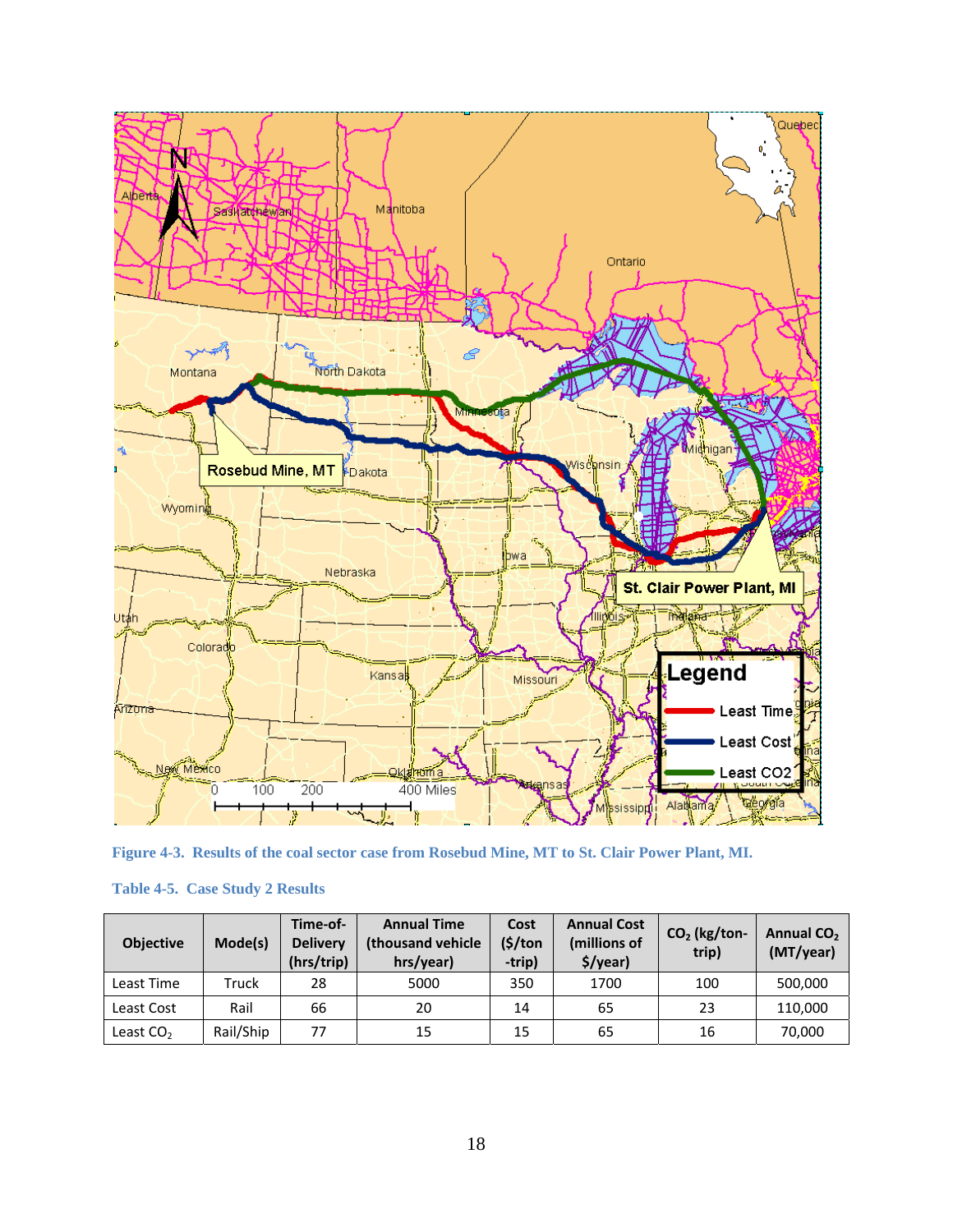

Figure 4-4. A comparison of time-of-delivery, cost, and CO<sub>2</sub> emissions per trip or per ton-trip for Case Study **2.** 

As shown in Table 4-5 and Figure 4-4, for one trip, truck is the fastest mode of coal transportation; however, it also is the most expensive and most carbon-intense mode by far. Truck is expensive and carbon-intense because of its low maximum tonnage capacity compared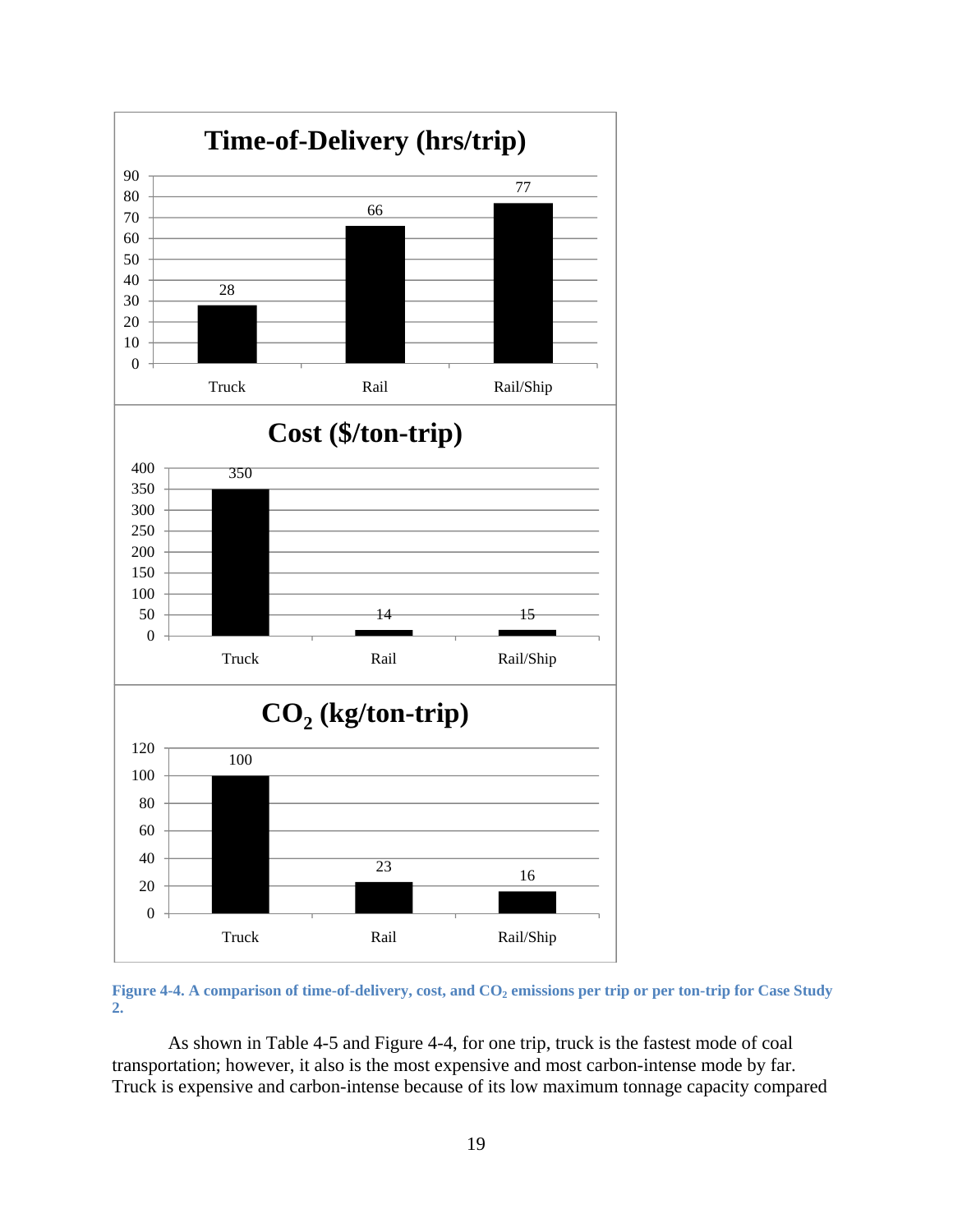to the other modes. The rail and rail/ship modes are much less expensive and carbon-intense per ton-trip.



Figure 4-5. A comparison of annual time, cost, and CO<sub>2</sub> emissions for Case Study 2.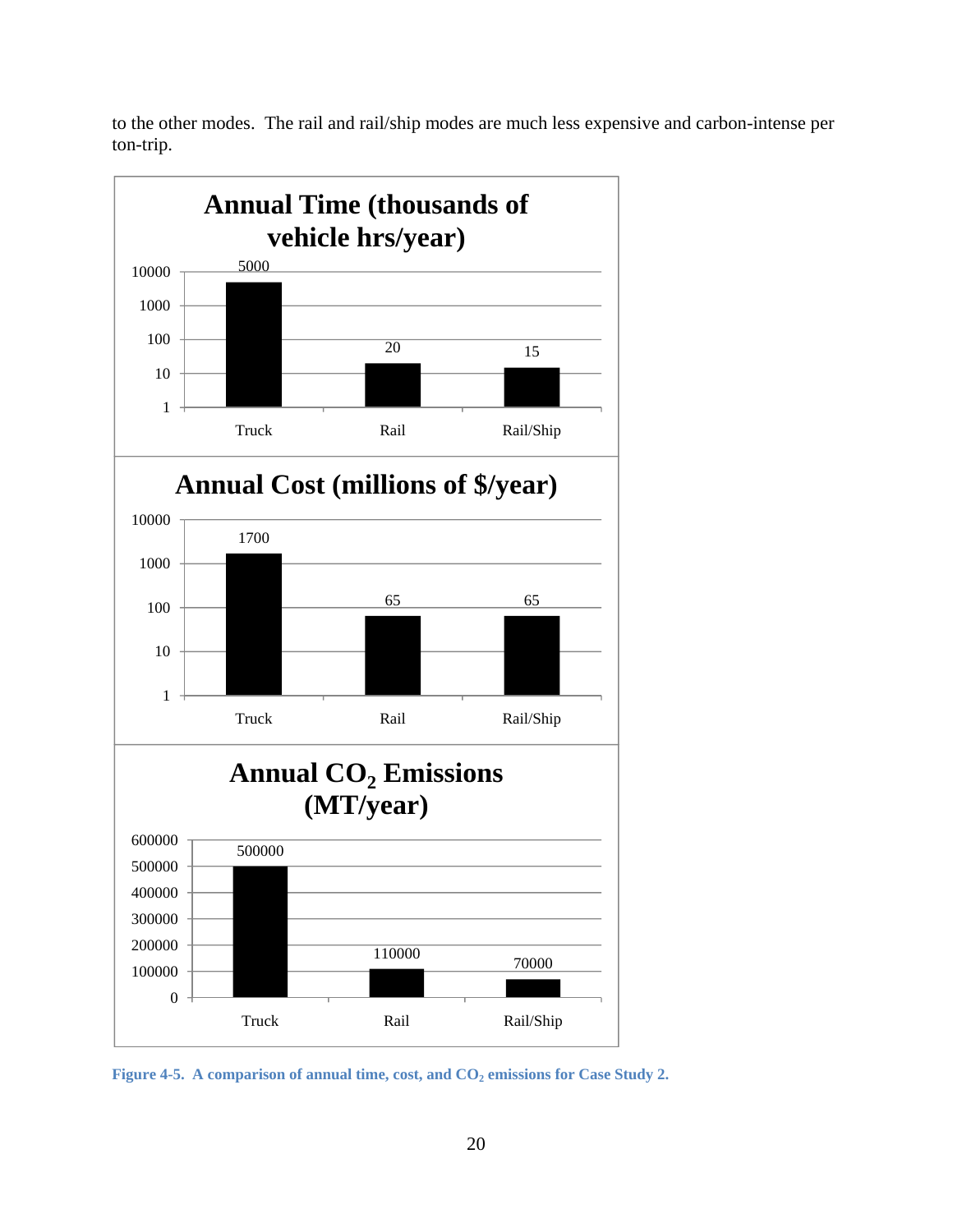As shown in Table 4-5 and Figure 4-5, the fastest mode of annual coal transport is an intermodal rail/ship route since these modes have a much higher maximum tonnage capacity than truck. The rail/ship route costs the same as the rail-only route; however, there are some costs that are not captured in this case study such as intermodal transfer costs and fees associated with rail line ownership. The rail/ship route is also the least carbon-intense compared to a railonly and truck-only route.

These results help to explain why coal is shipped via a rail/ship route from Montana to Michigan. The rail/ship route offers time savings (which could equate to further cost savings), operating cost savings, and  $CO_2$  emission reductions.  $CO_2$  emissions reductions could lead to operating cost savings if a price for carbon (i.e. a carbon tax) were eventually implemented.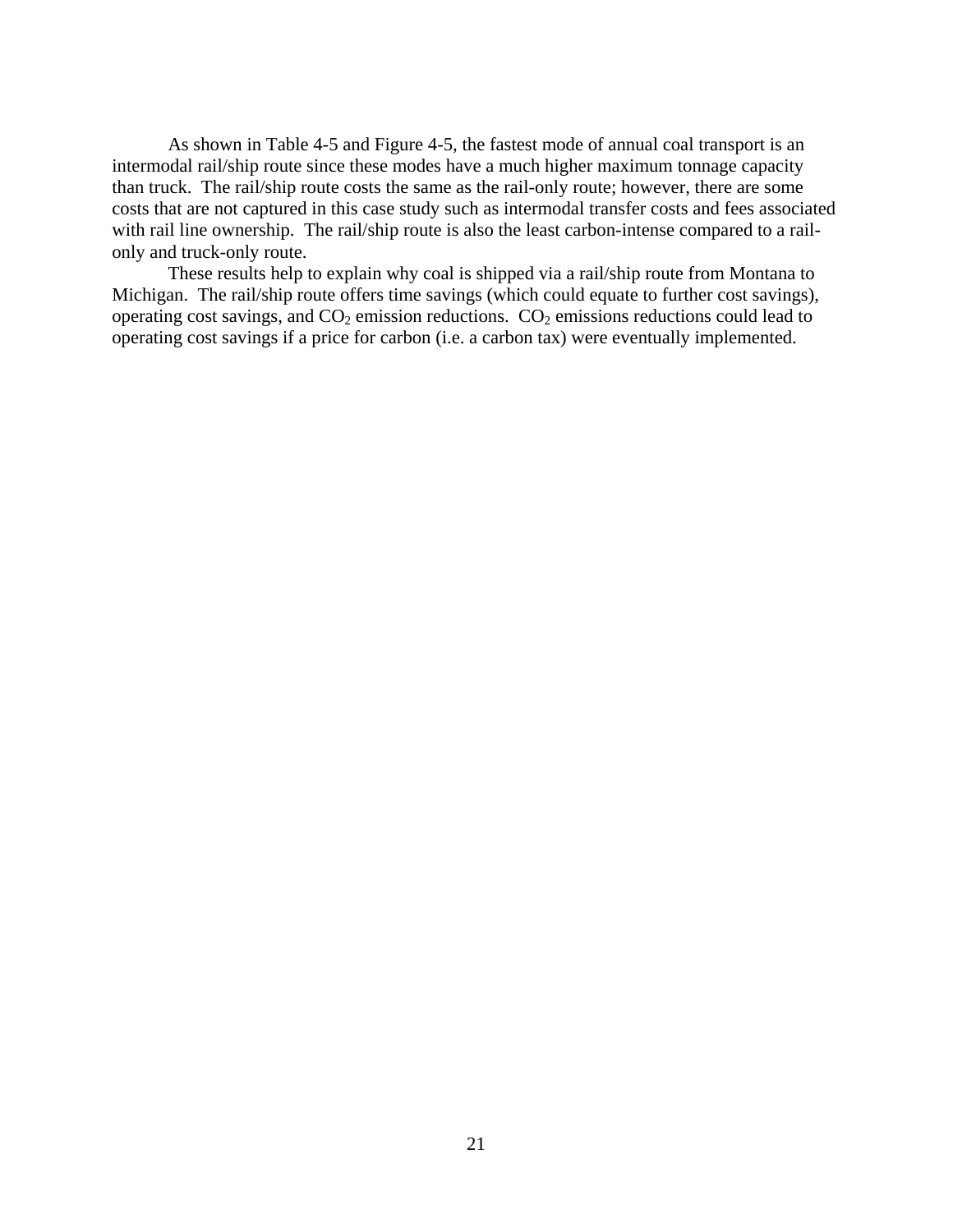## **5 The 2009 GL-GIFT Summer Workshop**

On August 17, 2009, members of the RIT and UD GL-GIFT team held our first GL-GIFT Summer Workshop at RIT. The workshop was a success, with representatives from GLMRI, energy and environmental consulting firms, universities, and U.S. and Canadian transportation agencies in attendance. The workshop aimed to introduce GL-GIFT to those unfamiliar with the model, allow for hands-on exploration of the model, and request suggestions for improvement of the GL-GIFT model. The workshop provided user education, GL-GIFT outreach, and an opportunity for users to network with others interested in freight transportation research. We recorded all comments made at the workshop and intend on addressing some of those comments in the coming year. The following is a list of key comments that we will be working on for future version of GL-GIFT. We may not address all of these comments (due to feasibility, budget, etc.), but we feel it is important to report them.

- *1. Enable metric conversion.* This will allow for easier analysis for international GL-GIFT users.
- *2. Generating trip profiles by mode.* This would include data such as the percent of the route travelled by each mode and the emissions associated with that particular mode.
- 3. *Improve intermodal transfer time estimates.* It has become clear that a better understanding on the time it takes to transfer freight from one mode to another is necessary to improve the usefulness and accuracy of the GL-GIFT model. We plan to collect better data through various mechanisms in the future.
- 4. *Include more predefined vehicle, locomotive, and vessel choices.* This will allow users to select a vehicle, locomotive, or vessel to model from a drop down menu.
- 5. *Reduce unrealistic routes through major cities.* GL-GIFT may be generating optimal routes through major cities that are unrealistic based on real-world problems along the truck and rail networks such as highway and rail congestion.
- 6. *Enable multiple O/D pairs to be run programmatically to model the impacts of regional flows.*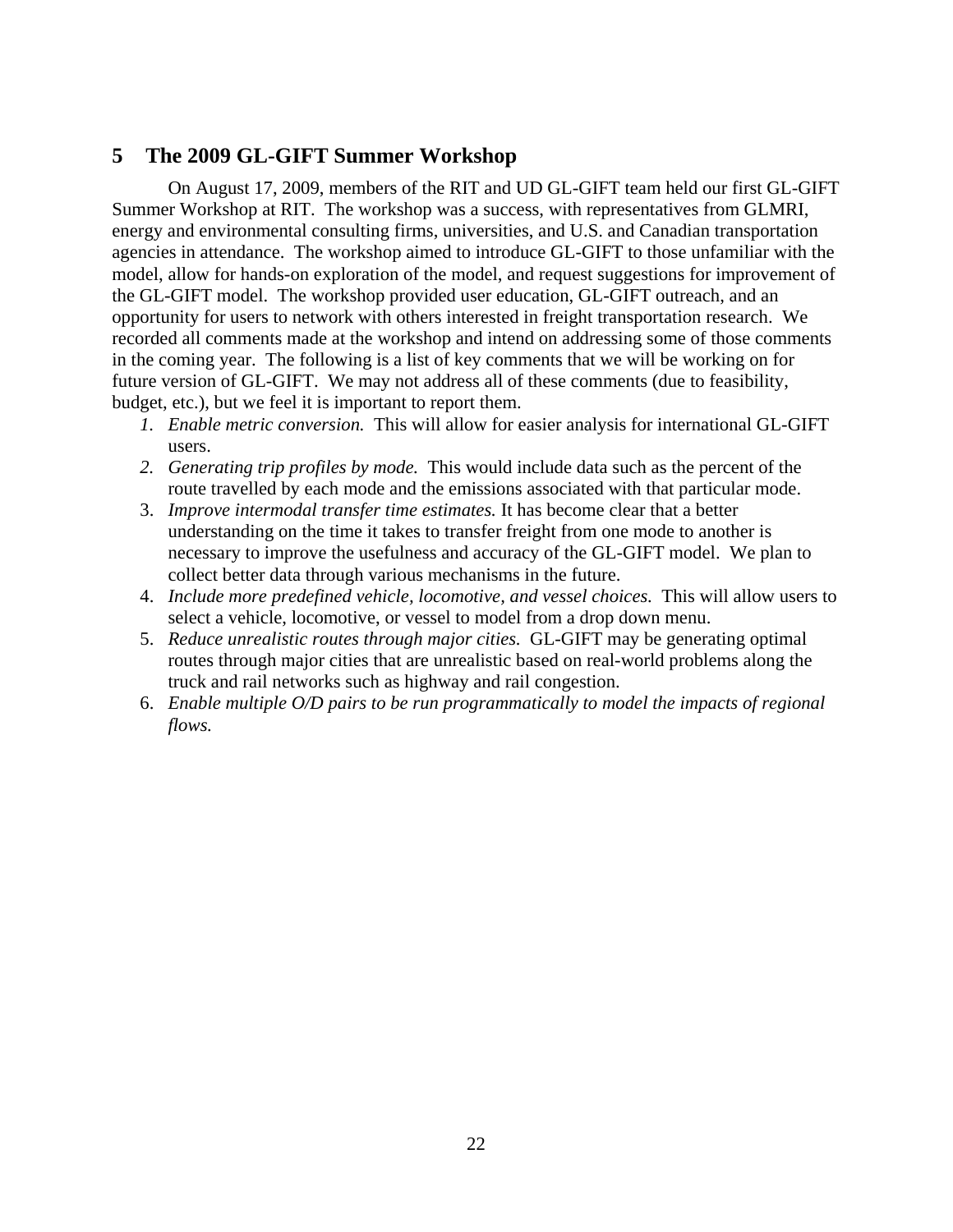## **6 Conclusion and Future Work**

 This report describes the GL-GIFT model and provides examples of how it might be used to facilitate sustainable freight decision making in the Great Lakes region. We plan on continuing to update and improve GL-GIFT. We received a lot of excellent suggestions from users at our first GL-GIFT Summer Workshop held August 17, 2009 at RIT. Some of those suggestions are reflected in this chapter. The following areas are likely areas of continued improvements:

- *1. Integrate the STEEM model into GL-GIFT to allow for trans-oceanic freight route analysis.* The STEEM model was developed at the University of Delaware and includes international on-water shipping routes. The integration of the STEEM model will allow for the analysis of trans-oceanic freight route analysis. Therefore, origins and destinations will not be limited to the U.S. and Canada.
- *2. Continue our efforts to bring GL-GIFT to the web.* This will allow more analysts to perform their own case studies, specific to their organization's concerns.
- *3. Refine speed limit data.* We expect to improve the resolution of data for each of our modes. For example, at this point we are limited to assigning one constant speed limit to our rail and waterway network. This is despite the obvious fact that certain sections of railroad tracks have a higher speed limit and railroad segments in urban areas are becoming very slow due to congestion. We are in the beginning phases of attempting to find quality data to allow for more realistic modeling of freight transport in the Great Lakes region and throughout the entire GL-GIFT network. We are also looking to validate that our bottom-up and top-down approaches to calculating emission factors are accurate.
- 4. *Incorporate speed, traffic control, and congestion constraints.* Currently, the GL-GIFT model uses road classes to assign speed limits to the U.S. and Canadian road network rather than one constant speed for any road regardless of its classification. As of now, the speed limit for the entire rail and ship networks are one constant speed. We are in the beginning phases of incorporating more realistic speed constraints for rail across the GL-GIFT network, potentially based on rail class. To improve our road network, we are investigating methods for incorporating traffic control devices and congestion constraints. For example, we may be able to incorporate time penalties for intersections and traffic patterns throughout the network. We would also like to find ways to incorporate delays at locks for the water network.
- 5. *Conduct freight systems modeling.* We are developing ways to move from a single origindestination analysis to a system-wide analysis that could be used to inform larger, system-wide decisions.
- 6. *Examine methods of modeling bulk freight transport.* Currently, GL-GIFT is set up to model containerized freight transport and adjustments need to be made in order to model bulk cargo.
- 7. *Limit intermodal freight transfer facilities based on their freight handling capabilities.* Currently, GIFT does not determine whether a given facility, such as a port, has equipment for the specific type of cargo, such as cranes for container movement, or bulk cargo load/unload capability.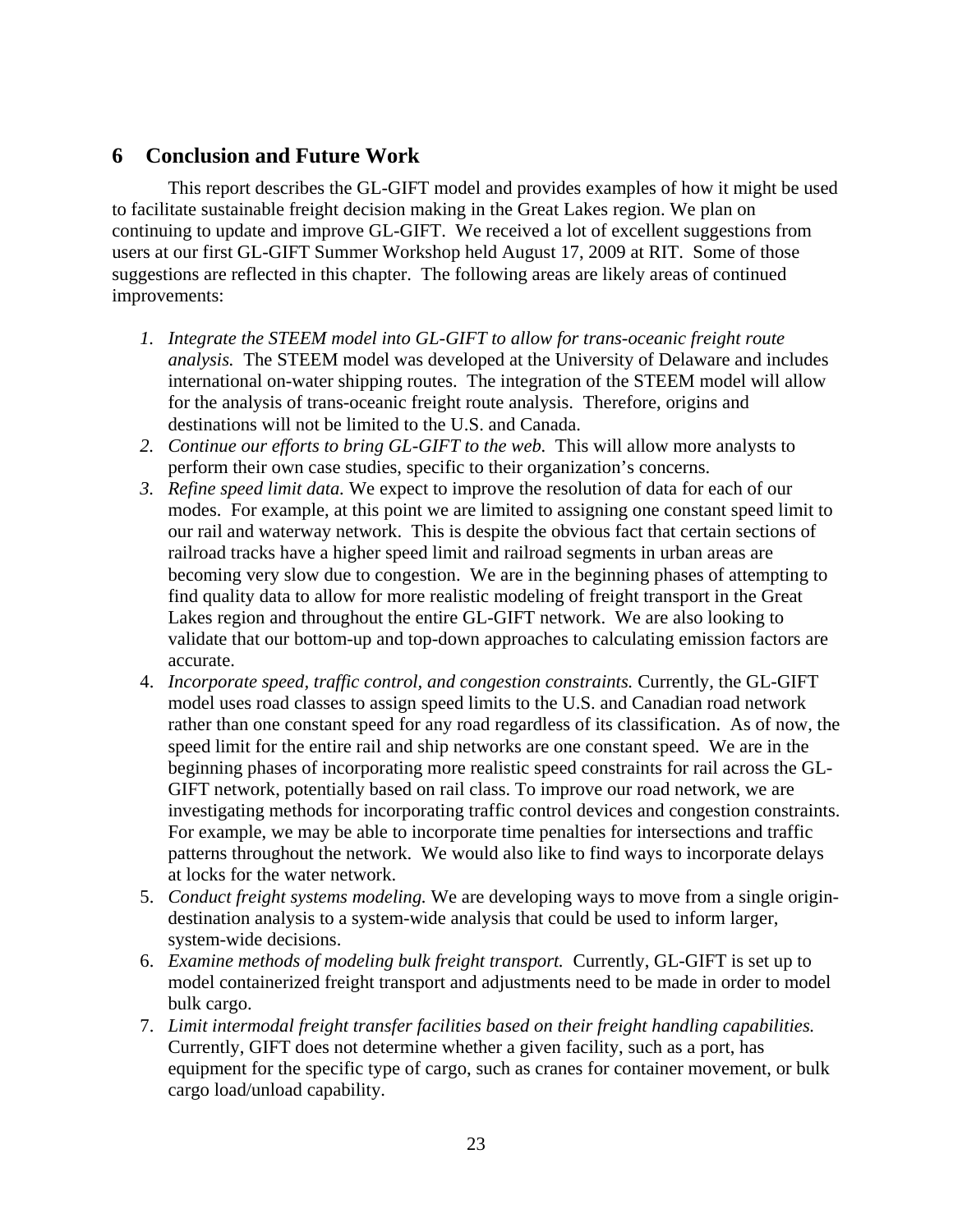With these and other improvements, we expect GL-GIFT to be an important tool for policymakers, planners, shippers, and others interested in sustainable shipping in the Great Lakes region.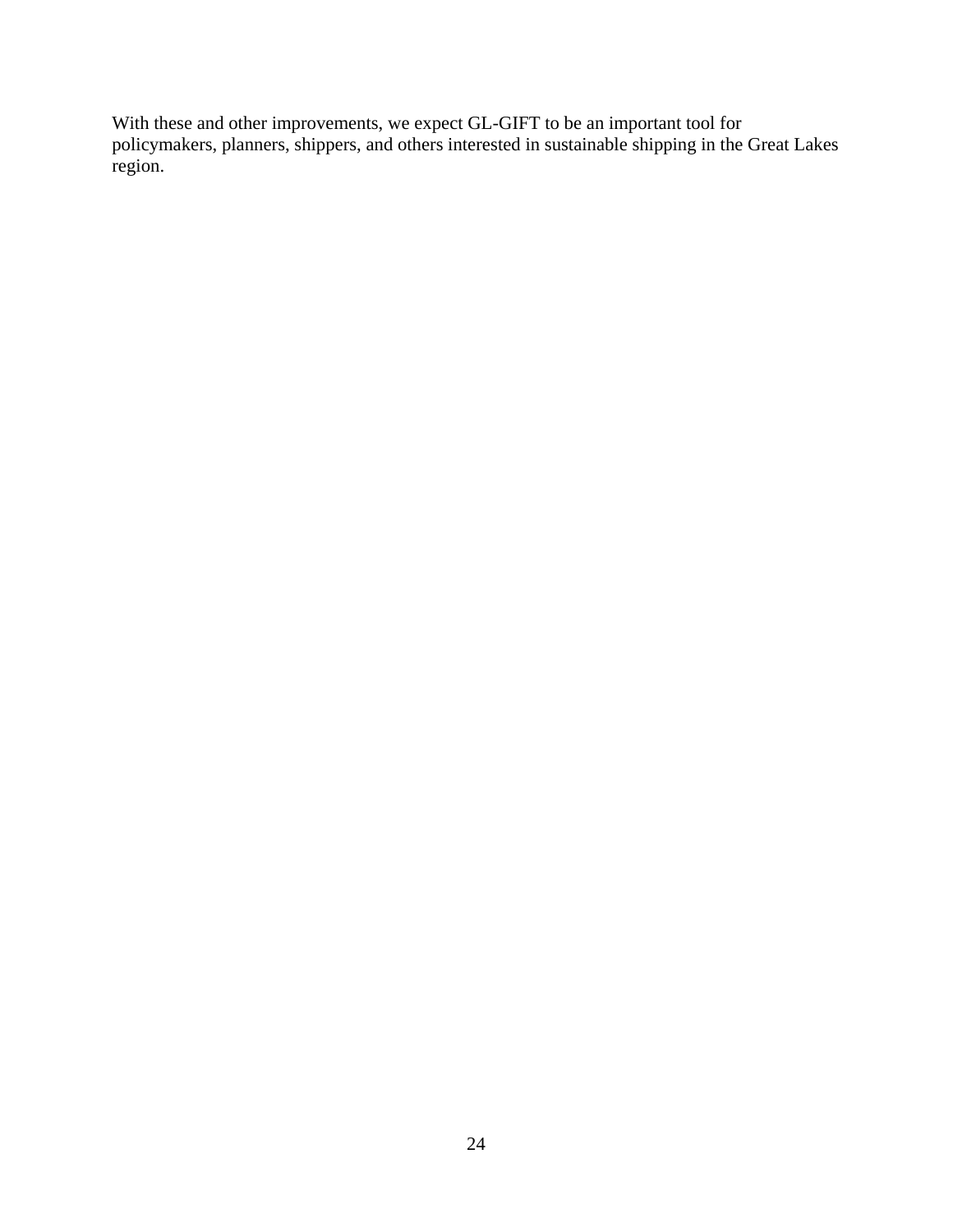## **7 Economic Impacts and Dissemination of Study Results**

### **7.1 Potential Economic Impacts of the Research Results**

The GL-GIFT model provides a tool for policymakers, planners, shippers, and others to explore optimal intermodal freight transportation under energy, economic, time-of-delivery, and environmental objectives. With the model, users can explore the potential impacts of infrastructure development, new technology implementation, and objective tradeoffs associated with goods movement in the Great Lakes region. Therefore, the tool can help the region identify and develop a sustainable shipping system that will enhance the long-term economic performance of the region.

### **7.2 Publications Related to or Referencing GL-GIFT**

- Comer, B.H., J.J. Corbett, J.S. Hawker, K. Korfmacher, E.E. Lee, C. Prokop, J.J. Winebrake, "Marine Vessels as Substitutes for Heavy-Duty Trucks in Great Lakes Freight Transportation," Journal of the Air & Waste Management Association, (under review).
- Hawker, J.S., "Modeling for Intermodal Freight Transportation Policy Analysis," First Annual Workshop on Software Research and Climate Change, October 26, 2009.
- Winebrake, J. J., J. J. Corbett, et al. (2008). "Assessing Energy, Environmental, and Economic Tradeoffs in Intermodal Freight Transportation " Journal of the Air & Waste Management Association **58**(8).
- Winebrake, J. J., J. J. Corbett, et al. (2007). "Energy Use and Emissions from Marine Vessels: A Total Fuel Life Cycle Approach." Journal of the Air and Waste Management Association **57**: 102-110.

## **7.3 Presentations Related to or Referencing GL-GIFT**

Comer, B.H., K. Korfmacher, et al. (2009). Geospatial Intermodal Freight Transport (GIFT) Model: A Policy Analysis Tool for Modeling Freight Transport Cost Emissions. ESRI International User Conference. San Diego, CA.

Falzarano, A., S. Ketha, et al. (2007). Development of an Intermodal Network for Freight Transportation Analysis. ESRI International User Conference. San Diego, CA.

- Hawker, J. S., A. Falzarano, et al. (2007). Intermodal Transportation Network Custom Evaluators for Environmental Policy Analysis. ESRI 2007 User Conference. San Diego, CA.
- Murphy, C., J. Winebrake, et al. (2008). Geospatial Emissions Characterization for Intermodal Freight in the Great Lakes. ESRI 2008 User Conference. San Diego, CA.
- Murphy, C., K. Korfmacher, et al. (2008). Evolution of an Intermodal Freight Transport Model: A Hub-and-Spoke Approach. ESRI 2008 User Conference. San Diego, CA.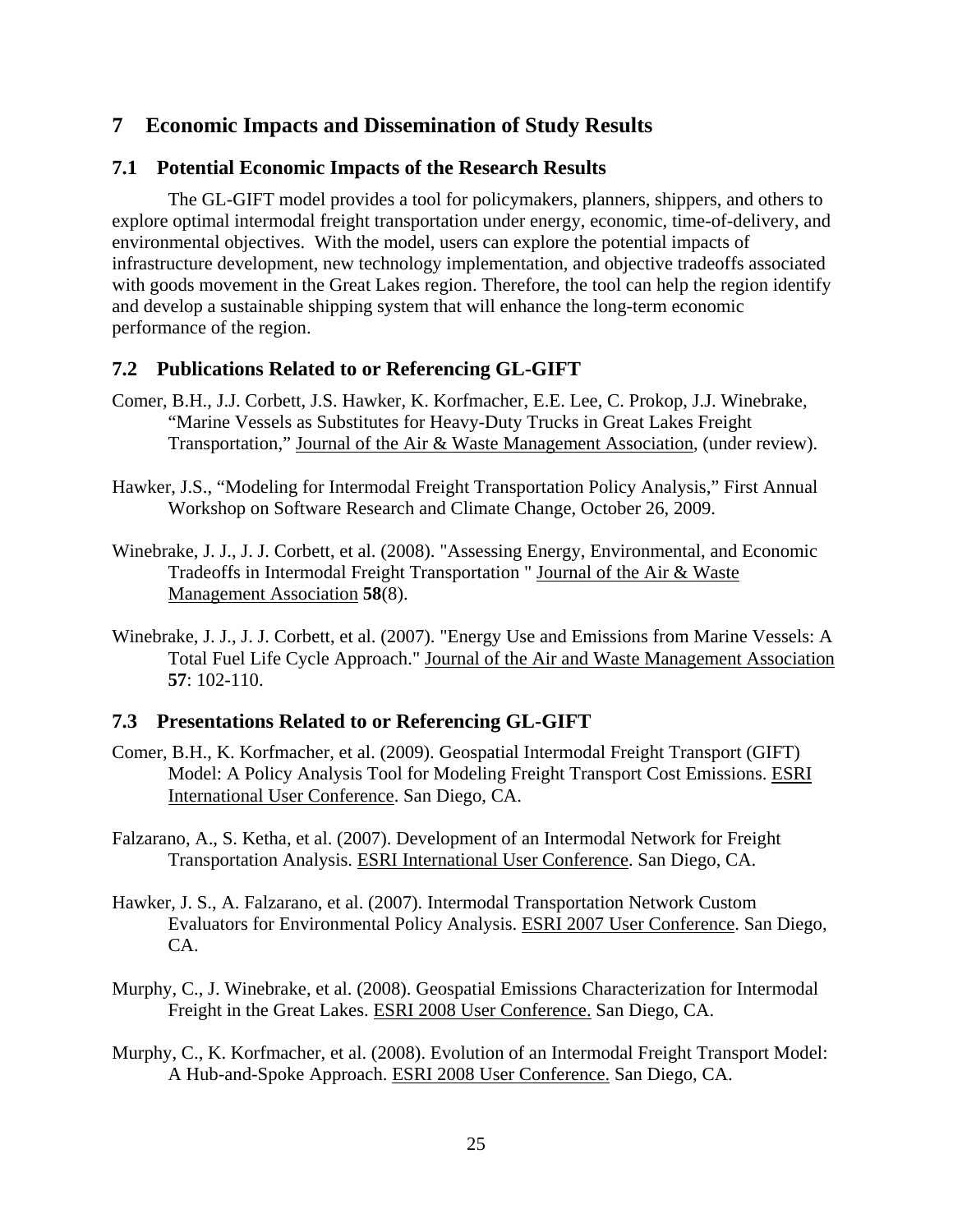Various other, informal presentations have been made to academic and industry groups, such as at the RIT Innovation Festival, Xerox Corporation, Hewlett Packard Corporation, and the Great Lakes Maritime Research Institute Annual Affiliates Meeting.

## **7.4 Use of Material in Classroom or Graduate Student Work Related to GL-GIFT**

- Bryan Comer (2009), *Sustainable Intermodal Freight Transportation*, Master's Thesis for the Department of STS/Public Policy, Rochester Institute of Technology.
- Udayan Sharma (2009) *WebGIFT--Geospatial Intermodal Freight Transportation Model on the Web: An ArcGIS Server Web-Application to Support Policy Analyst Case Studies*, Master's Capstone Project for Department of Information Sciences and Technology, Rochester Institute of Technology.
- Matthew Walter (2009) *WebGift: A Geospatial Intermodal Freight Transportation Model on the Web: Using ArcGIS Server and ArcSDE to Implement a System for Transportation Policy Analysis*, Master's Capstone Project for Department of Information Sciences and Technology, Rochester Institute of Technology.
- Colin Murphy (2008), *Health Impacts from Diesel Freight Emissions*, Master's Thesis for the Department of STS/Public Policy, Rochester Institute of Technology.
- Aaron Falzarano (2008), *An Evaluation of Energy Consumption and Emissions from Intermodal Freight Operations on the Eastern Seaboard: A GIS Network Analysis Approach*, Master's Thesis for the Department of STS/Public Policy, Rochester Institute of Technology.
- Case study for the course *1006-350 Applications of Geographic Information Systems*, Rochester Institute of Technology.
- Ben Weisberg (2008), *Geographic Intermodal Freight Transport: An ArcGIS Server Based Web-Application for Analyzing Environmental Costs of Transportation*, Master's Project Report for the Department of Information Technology, Rochester Institute of Technology.
- Sai Ketha (2007), *Multi-Modal Freight Transportation System*, Master's Project Report for the Department of Information Technology, Rochester Institute of Technology.